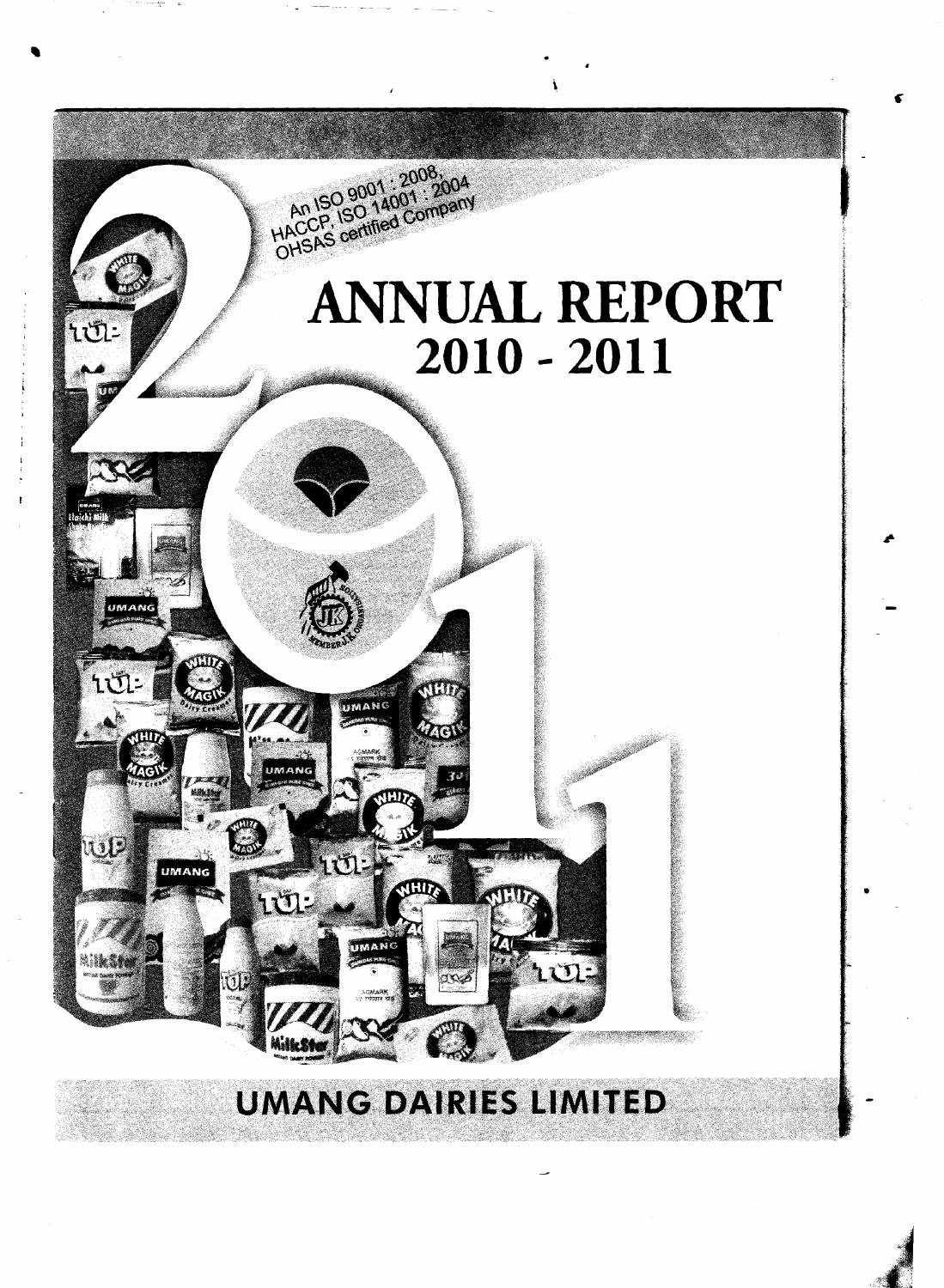# **BOARD OF DIRECTORS**

- D. B. Doda
- R. C. Jain
- R. C. Periwal
- R. L. Saha

Gulab Bhawan, 3rd Floor Gajraula-Hasanpur Road 6A, Bahadur Shah Zafar Marg Gajraula - 244 235 New Delhi - 110 002 Dist. Jyotiba Phule Nagar Phone : (011) 30179100 Uttar Pradesh e-mail: umang@jkmail.com website : www.umangdairies.com E-mail : udl@umangdairies.com

Lodha & Co. Shuchi Sharma Chartered Accountants

Punjab National Bank

# **CORPORATE OFFICE REGISTERED OFFICE**

# **AUDITORS COMPANY SECRETARY**

# **BANKERS SHARE TRANSFER AGENT**

Canara Bank MAS Services Ltd. State Bank of India<br>
Punjab National Bank<br>
T-34, 2nd Floor, Phase - II<br>
Okhla Industrial Area New Delhi – 110 020 Phone : (011) 26387281/82/83 e-mail : mas\_serv@yahoo.com

**2**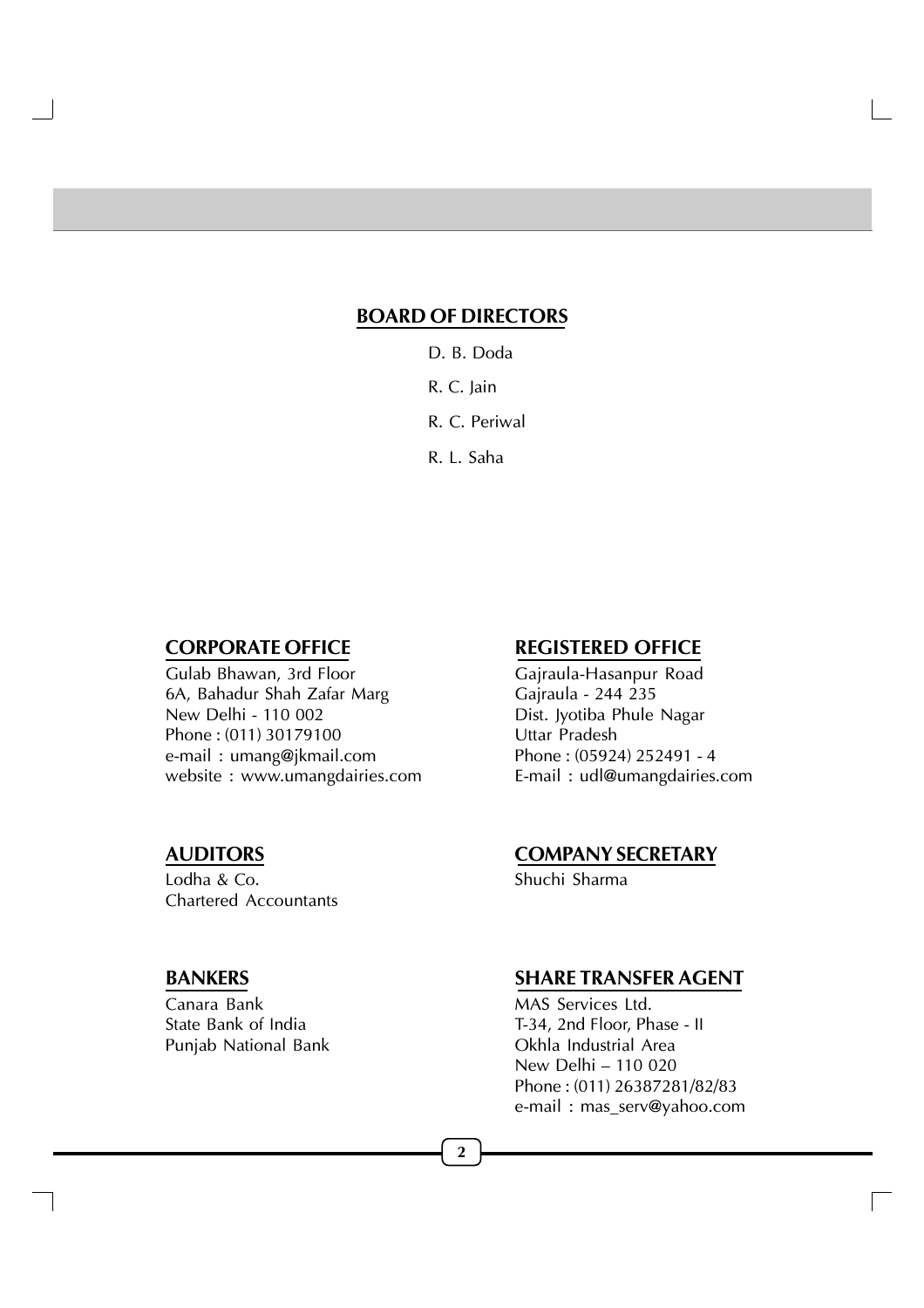## **UMANG DAIRIES LIMITED**

Admn. Office: Gulab Bhawan, 3rd Floor, 6A, Bahadur Shah Zafar Marg, New Delhi – 110 002

# **N O T I C E**

Notice is hereby given that the Eighteenth Annual General Meeting of the Members of **UMANG DAIRIES LIMITED** will be held at the Registered Office of the Company at Gajraula - Hasanpur Road, Gajraula - 244235, Dist. Jyotiba Phule Nagar, Uttar Pradesh on Monday, the 5th September 2011 at 12.00 Noon to transact the following business:

#### **ORDINARY BUSINESS**

- 1. To receive, consider and adopt the Audited Accounts for the financial year ended 31st March, 2011 together with the Reports of the Directors and Auditors thereon.
- 2. To appoint a Director in place of Shri R.L. Saha, who retires by rotation and being eligible, offers himself for reappointment.
- 3. To appoint Auditors and to fix their remuneration and in connection therewith to pass, with or without modification(s), the following as Ordinary Resolution:-

"RESOLVED that pursuant to the provisions of Section 224 and other applicable provisions of the Companies Act 1956, M/s. Lodha & Co., Chartered Accountants (Registration No.301051E), be and are hereby appointed as Auditors of the Company from the conclusion of the 18th Annual General Meeting upto the conclusion of the next Annual General Meeting on a remuneration of Rs. 1,50,000/-, excluding service tax as applicable and reimbursement of travelling and other out-ofpocket expenses actually incurred by the said Auditors in connection with the audit."

REGISTERED OFFICE: By order of the Board

Date: 25th May 2011 **Date: 25th May 2011** Company Secretary

Gajraula - Hasanpur Road Gajraula - 244235

Dist. Jyotiba Phule Nagar, (U.P.)

#### **NOTES:**

- 1. A MEMBER ENTITLED TO ATTEND AND VOTE AT THE MEETING IS ENTITLED TO APPOINT A PROXY TO ATTEND AND, ON A POLL, TO VOTE INSTEAD OF HIMSELF. SUCH PROXY NEED NOT BE A MEMBER OF THE COMPANY. PROXIES IN ORDER TO BE EFFECTIVE MUST BE RECEIVED BY THE COMPANY NOT LESS THAN 48 HOURS BEFORE THE MEETING.
- 2. Annual Book Closure of Register of Members and Share Transfer Book: 22.08.2011 to 05.09.2011(both days inclusive).
- 3. Resume of Shri R.L. Saha proposed for reappointment as Director liable to retire by rotation (Item No. 2).

Shri R.L. Saha, Bachelor of Law & Chartered Accountant, has varied experience as a Senior Management Executive/ Director in various Public Sector Undertakings. He is past president of the Institute of Internal Auditors, USA, Delhi Chapter. Presently he is a Senior Partner of M/s R.L. Saha & Co., Chartered Accountants and also a member of Arbitration Council of India. Shri Saha does not hold any Directorship in Board and Membership of Committees of the Board in any other Companies. He does not hold any shares in the Company.

REGISTERED OFFICE:By order of the Board Gajraula - Hasanpur Road Gajraula - 244235 Dist. Jyotiba Phule Nagar, (U.P.)

Date : 25th May 2011 **Company Secretary** Company Secretary

**Shuchi Sharma**

**3**

**Shuchi Sharma**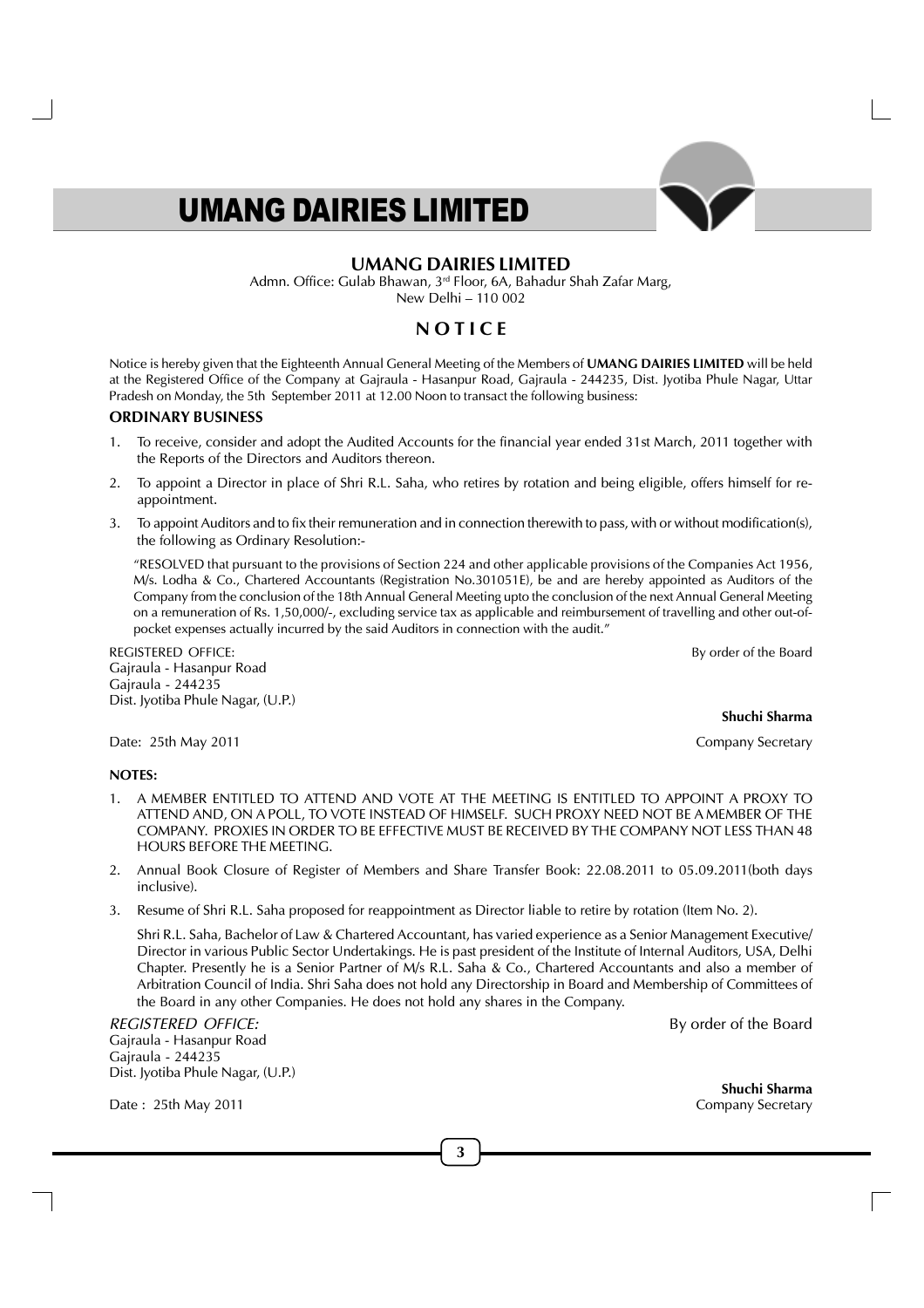#### **DIRECTORS' REPORT**

#### **To the Members**

The Directors present the 18th Annual Report together with the Audited Accounts of the Company for the year ended 31st March 2011.

#### **FINANCIAL RESULTS**

(Rs. in Lacs)

|                                          | 2010-11  | 2009-10  |
|------------------------------------------|----------|----------|
| Sales and Other Income                   | 10236.46 | 5061.04  |
| Operating Profit/(Loss) (PBIDT)          | 523.16   | (27.83)  |
| Profit/(Loss) before Depreciation (PBDT) | 491.77   | (58.26)  |
| Net Profit/(Loss)                        | 331.37   | (202.38) |

## **OPERATIONS**

The Company showed significant improvement in its operations by better capacity utilization of the Drying Plant – capacity utilization stood at 39.75% as compared to 21.22% in the previous year.

The operations of Liquid Milk Packaging Plant also improved significantly. Capacity utilization during the year stood at 60% as compared to 39.12% in the previous year.

Notwithstanding the ban on export of Milk powder, the price of milk continued to rise and is expected to further go up over the medium term because of the substantial demand-supply mismatch. Milk production has been growing at a steady rate of 3.5 to 4% per year against which the domestic demand of milk is growing at over 6% per year; hence shortage of milk and higher price. However, the Company was able to pass on the major part of increase in milk cost in the selling price of end-products. According to food inflation numbers, the milk prices have gone up by 22% during the year 2010-11.

The Company continues to maintain its leadership position in Premixes for Tea & Coffee vending machines.

Industrial relations remained cordial. HRD continued to get the desired attention. Training programmes - in-house and outside at different levels of employees were pursued on projected lines.

#### **AUDITORS**

M/s Lodha & Co., Chartered Accountants, the Auditors of the Company, retire and are eligible for re-appointment at the ensuing Annual General Meeting. The observations of the Auditors in their report on Accounts read with the relevant notes are selfexplanatory.

#### **DIRECTORS' RESPONSIBILITY STATEMENT**

As required under section 217(2AA) of the Companies Act, 1956 your Directors state that:

- i) in the preparation of the Annual Accounts, the applicable Accounting Standards have been followed alongwith proper explanation relating to material departures;
- ii) the Accounting Policies selected and applied are consistent and judgements and estimates made are reasonable and prudent so as to give a true and fair view of the state of affairs of the Company;
- iii) proper and sufficient care has been taken for maintenance of adequate accounting records in accordance with the provisions of the said Act for safeguarding the assets of the Company and for preventing and detecting fraud and other irregularities; and
- iv) the Annual Accounts have been prepared on a going concern basis.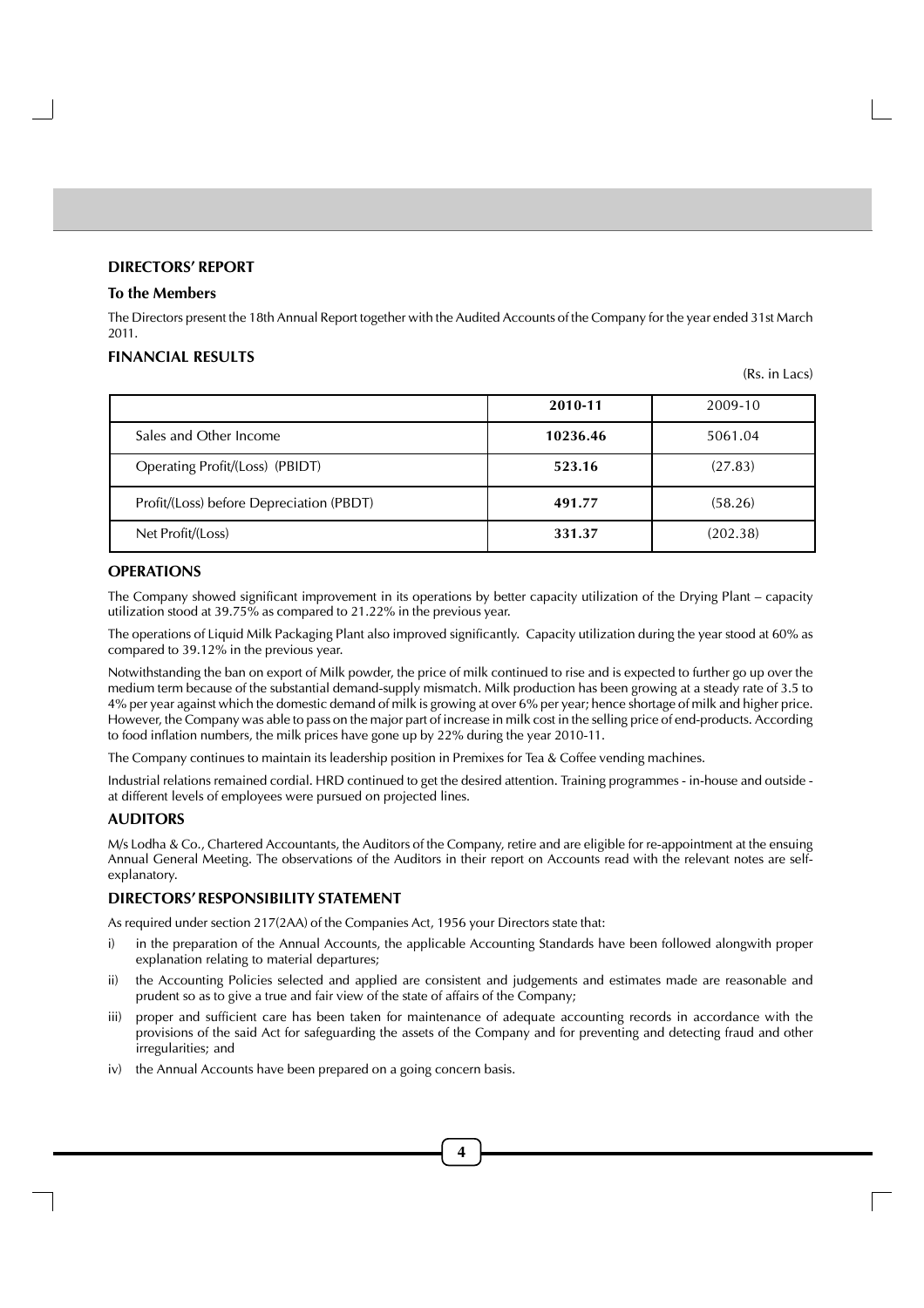#### **DIRECTORS**

Shri R. L. Saha, Director retires by rotation at the ensuing Annual General Meeting and being eligible, offers himself for reappointment.

## **CORPORATE GOVERNANCE**

Pursuant to Clause 49 of the Listing Agreement with the Stock Exchanges, Management Discussions and Analysis, Corporate Governance Report and Auditors' Certificate regarding compliance of the conditions of Corporate Governance are made a part of this Annual Report.

#### **PARTICULARS OF EMPLOYEES**

During the year under review, there were no employees covered under the provisions of Section 217(2A) of the Companies Act, 1956 read with Companies (Particulars of Employees) Rules, 1975.

## **CONSERVATION OF ENERGY**

Details of energy conservation alongwith the other information in accordance with the provisions of Section 217(1)(e) of the Companies Act, 1956 are annexed.

#### **ACKNOWLEDGEMENTS**

The Directors wish to thank the Customers, Dealers, Vendors, Bankers, Financial Institutions, Government Authorities and Shareholders for their continued support. They also place on record their appreciation of the hard work put in by the employees at all levels during the period under report.

On behalf of the Board

Place : New Delhi R.C. Periwal Date : 25th May 2011 Director (Chairman of this meeting)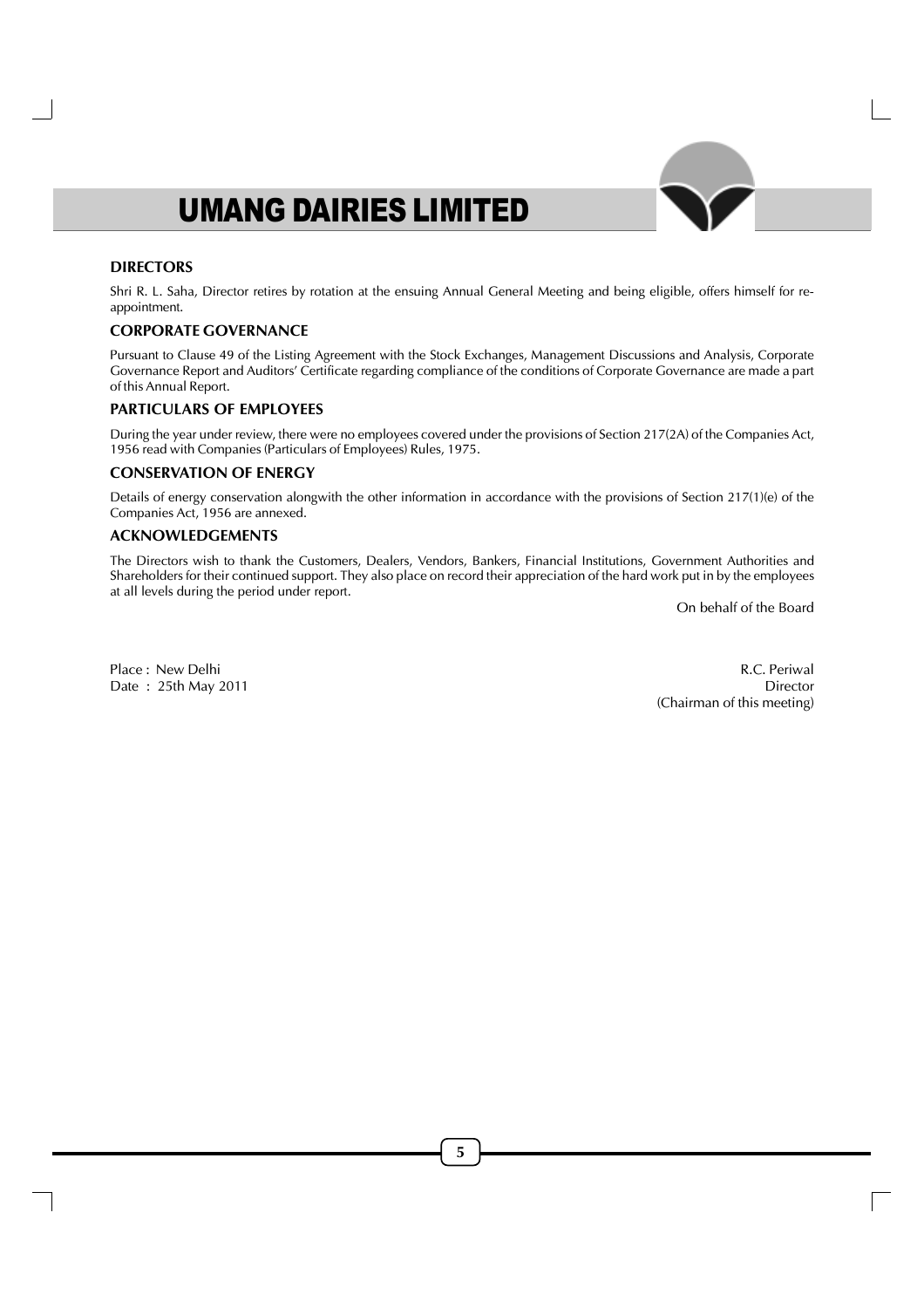#### **ANNEXURE TO THE DIRECTORS' REPORT FOR THE YEAR ENDED 31ST MARCH, 2011.**

#### (a) **Energy Conservation**

Recommendations arising out of the Energy audit of the Plant are being implemented wherever possible.

## (b) **Research & Development and Technology Absorption** Activities pertaining to product development were continued. The Company spent Rs. 0.22 Lacs on R&D during the year. (c) **Foreign Exchange Earnings and Outgo** (Rs.in Lacs) (Rs.in Lacs) Foreign Exchange earned **427.45** Foreign Exchange used 0.71 (d) **Particulars of Conservation of Energy** A. **Power & Fuel Consumption 2010-2011 2009-2010** 1. **Electricity** a) Purchased Units (Kwh in Lacs) **69.62** 36.39 Total Amount (Rs./Lacs) **319.57** 156.46 Rate per Unit (Rs.) **4.59** 4.30 b) Own Generation Through Diesel Generators Units (Kwh in Lacs) **6.67** 4.86<br>
Total Amount (Rs./Lacs) **67.08** 46.48 **Total Amount (Rs./Lacs)** Unit per litre of Diesel Oil **3.39** 3.34 Cost / Unit (Rs.) **10.05** 9.56 2. **Fuel** a) Paddy Husk Quantity (MT) **7529.27** 4855.38<br>
Total Amount (Rs./Lacs) **127.76** 261.99 127.76 Total Amount (Rs./Lacs) **261.99** 127.76<br>
Rate / Unit (Rs./MT) 3479.67 2631.35 Rate / Unit (Rs./MT) **3479.67** 2631.35 b) Furnace Oil Quantity (MT) **273.82** 120.61 Total Amount (Rs./Lacs) **89.17** 34.09 Rate / Unit (Rs./MT) **32564.28** 28266.47

#### B. **Consumption per Unit of production**

\*(Units per thousand Kg. of milk processed).

|                   | DP#    | LMP∼  | <b>Overall 2010-11</b> | <b>Overall 2009-10</b> |
|-------------------|--------|-------|------------------------|------------------------|
| Electricity (Kwh) | 106.75 | 35.51 | 55.01                  | 72.11                  |
| <b>Euel</b>       |        |       |                        |                        |
| Paddy Husk (Kg.)  | 133.58 | 24.42 | 54.29                  | 84.88                  |
| Furnace Oil (Kg.) | 7.15   | 0.03  | 1.97                   | 2.11                   |

\* All Milk Powders and Pure Ghee have common manufacturing process and it is not possible to give separate consumption of Electricity and Steam for these products. Therefore, consumption of Electricity and Fuel has been given per thousand Kg. of Milk processed.

# Drying Plant

~ Liquid Milk Plant

**6**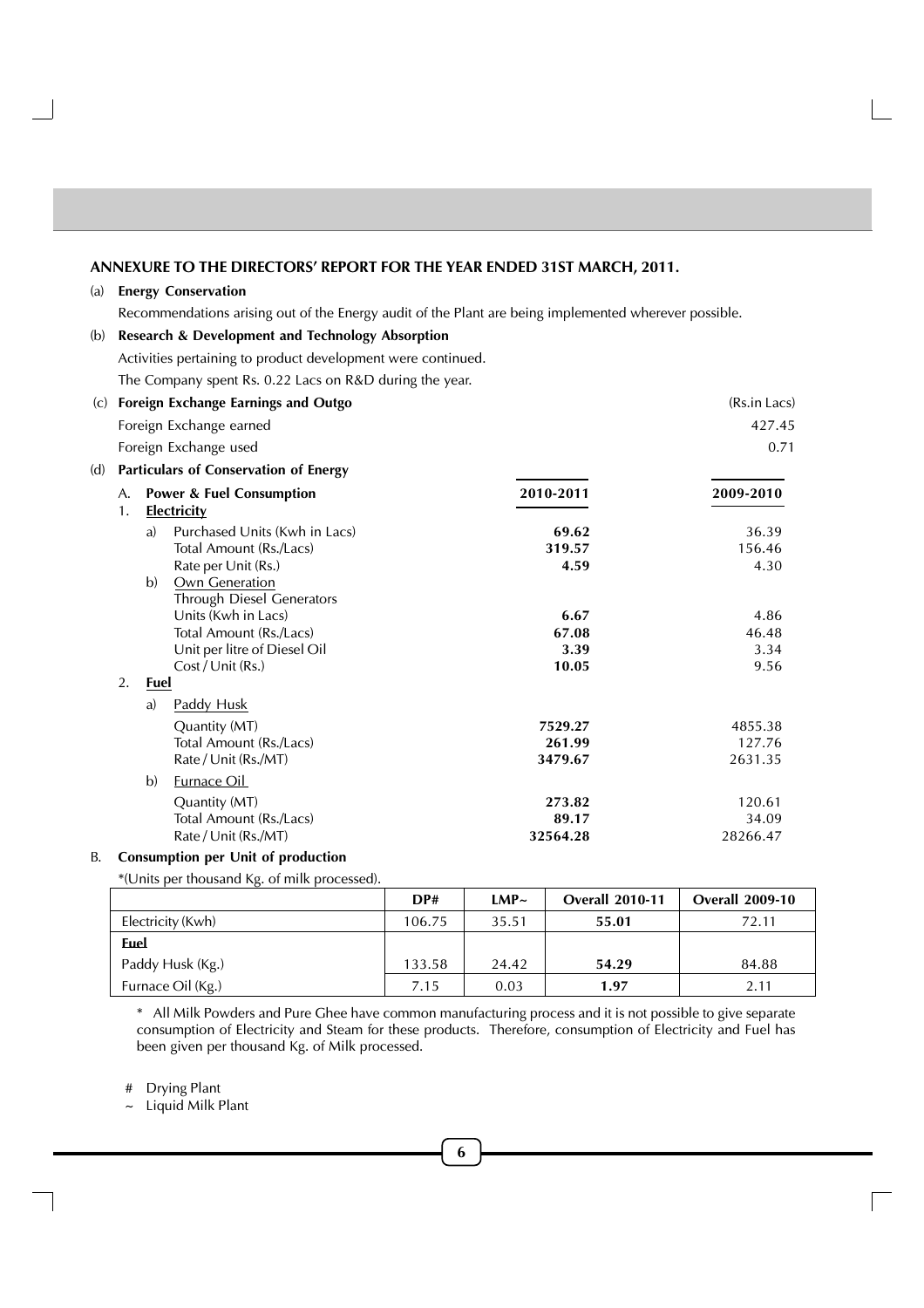#### **MANAGEMENT DISCUSSIONS AND ANALYSIS INDUSTRY SCENARIO AND OUTLOOK**

Outlook for Dairy Industry seems to be bright. There is a distinct consumer preference for milk and milk plus fruit based drinks over carbonated drinks. Milk production continues to increase by 3.5 to 4% YOY but demand is outstripping the production – demand growth is reckoned at about 6% per annum.

Milk price showed a sharp increase of 18 to 20% during the year, pushing up price of milk and milk based products. To curb rising prices, Government of India banned export of milk products from 18.02.2011. Government of India also allowed National Dairy Development Board (NDDB) to import some Milk Powder and Butter oil duty free.

#### **SOME KEY FACTS ABOUT INDIAN DAIRY INDUSTRY**

#### **• Per Capita availability of milk in grams:**

| 1999-2000                                   | ٠              | 78  |
|---------------------------------------------|----------------|-----|
| 2005-2006                                   |                | 93  |
| 2009-2010                                   | $\ddot{\cdot}$ | 115 |
| 2010-2011                                   | ٠              | 118 |
| (Source: Global Trade Information Services) |                |     |

#### **• Milk Production:**

| 1951 | ٠ | 17 Mn MT  |
|------|---|-----------|
| 2009 |   | 108 Mn MT |
| 2010 | ٠ | 112 Mn MT |

**• Structure of Indian Dairy Industry:**



#### **• Demand and Supply Gap:**

With fast track economic growth and consequently more purchasing power in the hands of consumers, demand supply gap is increasing in favour of demand. According to NDDB estimates, demand for milk will go up to 172 Mn MT by 2021-22. To augment production in a significant manner, Government of India is ready with a National Dairy Plan under which a sum of Rs. 17000 Crores is planned to be spent in next 10 years. NDDB has been assigned the task of executing the Plan. Preliminary work on this has already started.

Many overseas Dairy majors have put up facilities to manufacture a number of Fresh Products in India. Yoghurt, Energy Drinks, Milk based Fruit Drinks etc. are some of the products which are being manufactured in India now. Several more dairy majors are doing necessary market survey and exploring to identify local partners for putting up a shop in India.

Organized retail is growing on a fast track. Large number of Indian conglomerates have independently or in collaboration with large global retail chains have made organized retail a focus area. YOY they are increasing number of retail outlets. Dairy products have found a place in most of these outlets. This augurs well for dairy industry to diversify into products like UHT Milk, Cheese, Dahi, Yoghurt, Lassi, Paneer, Chhena etc. Long term prospects of organized retail and dairy industry seem to be good.

#### **OUTLOOK**

Long term outlook for dairy industry remains positive. Per Capita consumption of milk in India is still much lower than Europe, USA, Australia and New Zealand. With economy growing decently, disposable incomes of the families are likely to go up and so will be consumption of milk and milk products.

#### **RISKS AND CONCERNS**

Production of milk per animal in India is abysmally low – it is 987 Kg per year against 2200 Kg world average. It is, therefore, very important that farmers are motivated to have more of high yield animals. From the view point of fodder availability also, it is essential to follow a strategy of lesser number of animals giving higher yield.

Another area of concern is availability of fodder for the animals. Total area under fodder crop is about the same as it was in  $1947$ when the country got independence. Due to increasing pressure on the land resources for cultivation of food crops, the area under fodder cultivation is unlikely to go up. It is, therefore, very essential that high yield fodder crop techniques are used to get larger quantity of fodder grown on per unit of land.

Both these activities, as aforesaid, need Government initiative and support. NDDB in association with Ministry of Animal Husbandry have drawn a plan to spend over Rs. 17,000 Crores in next 5 years to improve the yield potential of the animals and also better availability of fodder. Hopefully, this should do a lot of good to dairy industry.

#### **ADULTERATION & FOOD SAFETY**

The most important aspect of milk processing is its purity and wholesomeness. There have been instances of cheap substitution of milk with below standard substances which are hazardous to health. Even though there are certain Food safety Acts but still every other day we get to know about various tankers of spurious milk and stocks of Khoya & Paneer being apprehended.

# **DOMESTIC MARKET & COMPANY'S PRODUCTS**

#### **BRANDED MILK POWDERS IN CONSUMER PACKS**

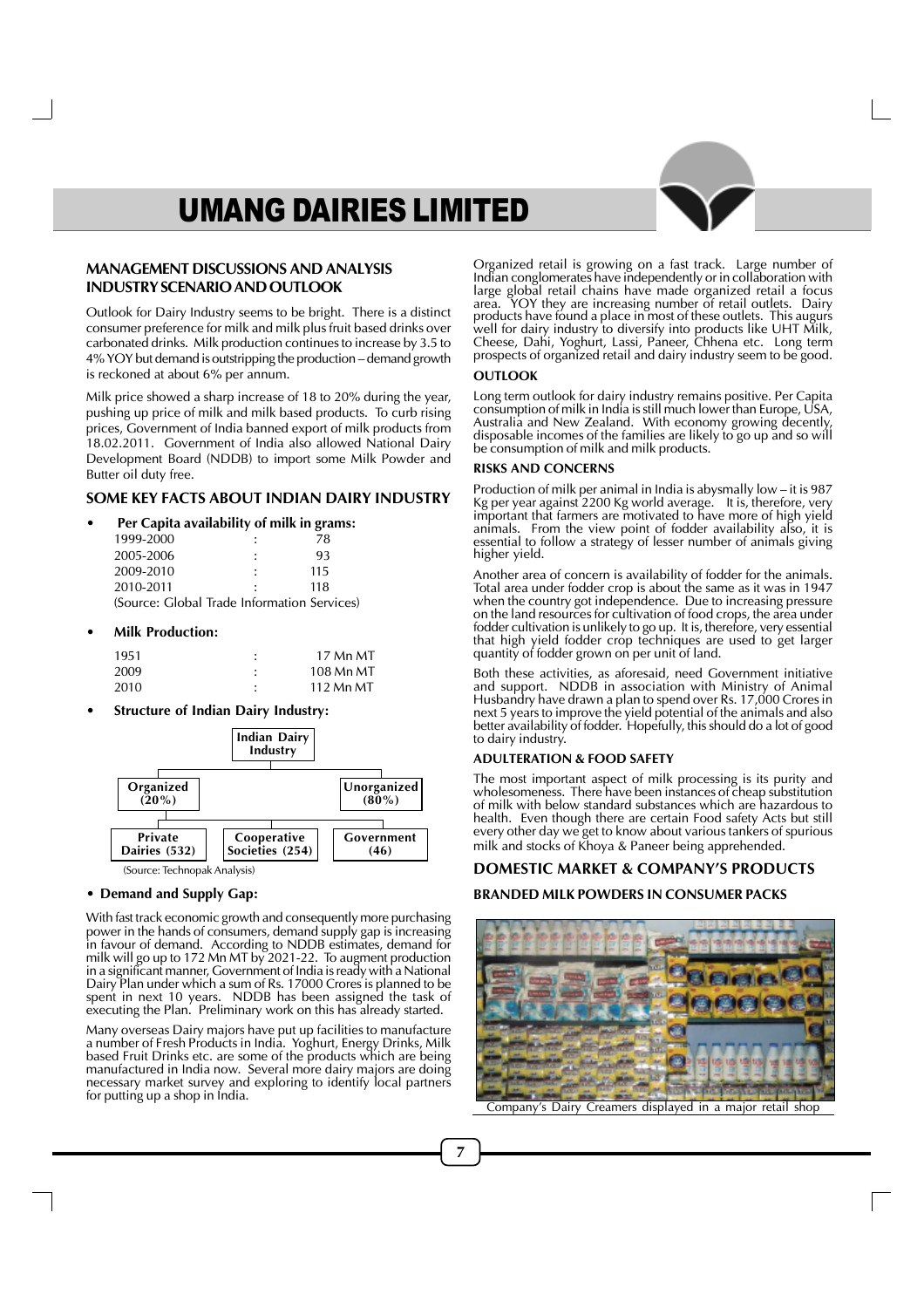The Company continued to market its popular brands WHITE MAGIK, DAIRY TOP and MILK STAR dairy creamers in consumer packs in limited geographical areas.



CGM (Sales & Mktg.), Mr. Ameet Francis in a Distributor's Meet at Jaipur

The Company maintained its leadership position in Premixes for Tea & Coffee vending machines. The Company also increased its focus on sale of SMP and Butter to institutional buyers.

#### **CONTRACT MANUFACTURING**

Capacity utilization in Liquid Milk Plant increased from 39% to 60%. It is expected that it will further go up during the year 2011-12.

#### **STRENGTHS OF THE COMPANY RAW MATERIAL**

The Company's plant is located in the milk surplus area of western Uttar Pradesh. Over the years, the Company has built up a Village Level Collection (VLC) network including Chilling Centres and collects milk from over 300 villages comprising about 12000 farmers – twice a day. The milk so collected is not only of better quality but is also cheaper as compared to the milk purchased from the Contractors. This gives the Company an edge over many other players in the industry. Necessary steps are being taken by the Company to maintain the level of milk procurement through the VLC network despite increasing competition in the milk shed area.

#### **COST COMPETITIVENESS**

The thrust on maintaining the operational efficiencies in the Plant continues.

#### **HUMAN RESOURCE DEVELOPMENT**

The Company recognizes the contribution and importance of its employees in today's highly competitive environment and has been systematically developing their skills and empowering its employees. People are encouraged to take on new roles and expand their horizons. Training needs at different levels are identified through Performance Appraisal System and need based training programmes are regularly organized for all levels of employees. In order to encourage leadership and problem solving qualities among workmen, the Company has helped establish Quality Circles. A number of job rotations are done to enhance employees' skills as well as to enrich their work experience. To man the operations of liquid milk packaging facility, the Company has employed 62 additional hands out of which 3 are managerial personnel.



Internal Training on ISO 22000

#### **SOCIAL OBLIGATIONS**

Various community welfare programmes in villages around its Plant have been undertaken by the Company. This includes seminars for educating the villagers, free vaccination to the animals of farmers, free veterinary services and supply of cattle feed to farmers at subsidised rates.



Women Literacy Campaign organized by the Company

The Company launched a Scheme under which 2 scholarships every year will be given to employee's children. This will enable them to pursue higher studies.

#### **INTERNAL CONTROL SYSTEMS**

There is adequate internal control system in place. The Company has appointed an external firm of Chartered Accountants to carry out the internal audits of the Plant. Their audit reports alongwith the action taken reports thereon are reviewed by the Audit Committee of the Directors.

#### **CAUTIONARY STATEMENT**

"Management Discussion and Analysis Report" contains forward looking statements which may be identified by the use of words in that direction or connoting the same. All statements that address expectations or projections about the future, including, but not limited to statements about the Company's strategy for growth, product development, market position, expenditures and financial results are forward looking statements.

These are based on certain assumptions and expectations of future events. The Company cannot guarantee that these assumptions and expectations are accurate or will be realized. The Company's actual results, performance or achievement could thus differ materially from those projected in any such forward looking statements. The Company assumes no responsibility to publicly amend, modify or revise any forward looking statements, on the basis of any subsequent development, information or events.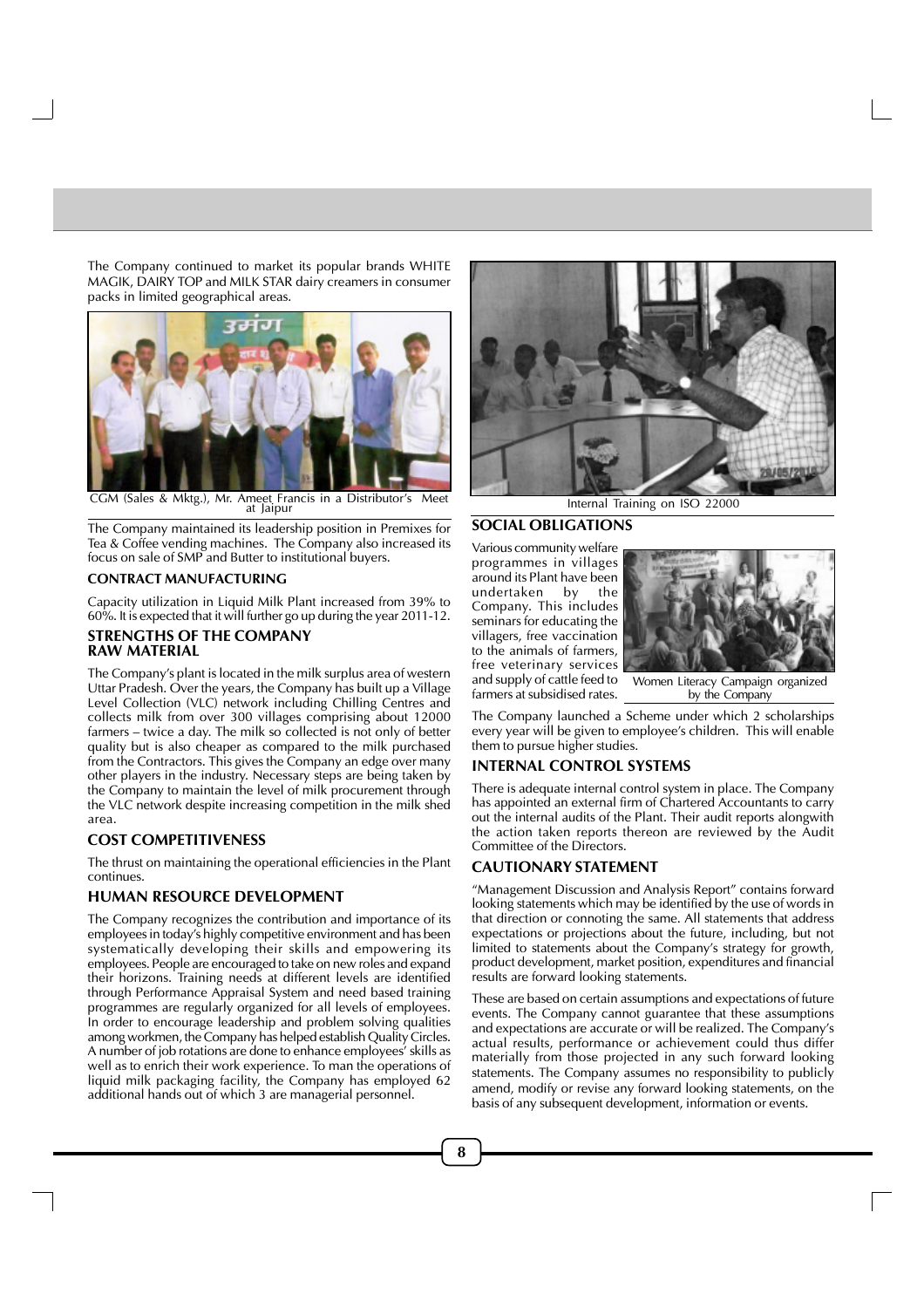## **CORPORATE GOVERNANCE REPORT**

- **1. Company's Philosophy on Code of Governance:** Corporate Governance is an integral part of values, ethics and the best business practices followed by the Company. The core values of the Company are :-
	- Commitment to excellence and customer satisfaction
	- Maximizing long term shareholders' value
	- Socially valued enterprise and
	- Caring for people and environment.

In a nutshell, the philosophy can be described as observing of business practices with the ultimate aim of enhancing longterm shareholders' value and remaining committed to high standards of business ethics. The Company has in place a Code of Corporate Ethics and Conduct reiterating its commitment to maintain the highest standards in its interface with stakeholders and clearly laying down the core values and corporate ethics to be practised by its entire management cadre.

#### **2. Board of Directors:**

The Board of Directors presently consists of four Non-Executive Directors of which two are Independent Directors. Other details are as given hereunder:

At present the Directors of the Company have not elected any permanent Chairman but the Directors present at each meeting elect one of the non- executive Directors then present to be the Chairman of the meeting. However, the Company complies with requirement of Clause 49(I) of the Listing Agreement, as two out of the four Directors are independent.

Shri Pramod Kapoor is the Manager of the Company u/s 269 of the Companies Act, 1956.

(ii) Date & Number of Board Meetings held:- During the year 2010-2011, four Board Meetings were held on 28th May 2010, 29th July 2010, 8th November 2010 and 1st February 2011 .

The Board periodically reviews Compliance Reports of all laws applicable to the Company and has put in place procedure to review steps to be taken by the Company to rectify instances of non – compliances, if any.

- (iii) The Company already has a Code of Conduct in position for Management Cadre Staff (including Executive Directors). In terms of the Clause 49 of the Listing Agreement and contemporary practices of good corporate governance, the Board has laid down a code of conduct for all Board Members and Senior Management of the Company and the same is available on the website (www.umangdairies.com). All the Board Members and Senior Management Personnel have affirmed compliance with the code. This report contains a declaration to this effect signed by Director.
- **3. Audit Committee:** Terms of Reference of the Committee cover the matters specified for Audit Committee under Clause 49 of the Listing Agreement with the Stock Exchanges and Section 292A of the Companies Act, 1956.

The Committee presently consists of Shri R.C. Jain (Chairman), Shri R.L. Saha and Shri R.C. Periwal, as members. The Composition of the Committee is in conformity with Clause 49 II (A) of the Listing Agreement. Four meetings of the Audit Committee were held during the year 2010-2011 as detailed hereunder:

| <b>Director</b>   | Category                         | No. of<br><b>Board</b>                           | Whether<br>attended         |                         | No. of other Directorships and Com-<br>mittee Memberships/ Chairmanships |                                             |  |  |  |
|-------------------|----------------------------------|--------------------------------------------------|-----------------------------|-------------------------|--------------------------------------------------------------------------|---------------------------------------------|--|--|--|
|                   |                                  | <b>Meetings</b><br>attended<br>during<br>2010-11 | last A.G.M.<br>(31.08.2010) | Other<br>Directorships* | Other<br>Committee<br>Member-<br>ships **                                | Other<br>Committee<br>Chairman-<br>ships ** |  |  |  |
| Shri D.B. Doda    | Non-Executive<br>Non-Independent | 2                                                | No.                         |                         |                                                                          |                                             |  |  |  |
| Shri R.C. Jain    | Non-Executive<br>Independent     | 4                                                | Yes                         |                         |                                                                          |                                             |  |  |  |
| Shri R.C. Periwal | Non-Executive<br>Non-Independent | 4                                                | Yes                         |                         |                                                                          |                                             |  |  |  |
| Shri R.L. Saha    | Non-Executive<br>Independent     | 4                                                | Yes                         |                         |                                                                          |                                             |  |  |  |

excludes Directorships in Private Ltd. Companies, Foreign Companies, memberships of Managing Committees of various Chambers/bodies /Section 25 Companies.

only covers Memberships/Chairmanships of Audit Committee and Shareholders/Investors Grievance Committee.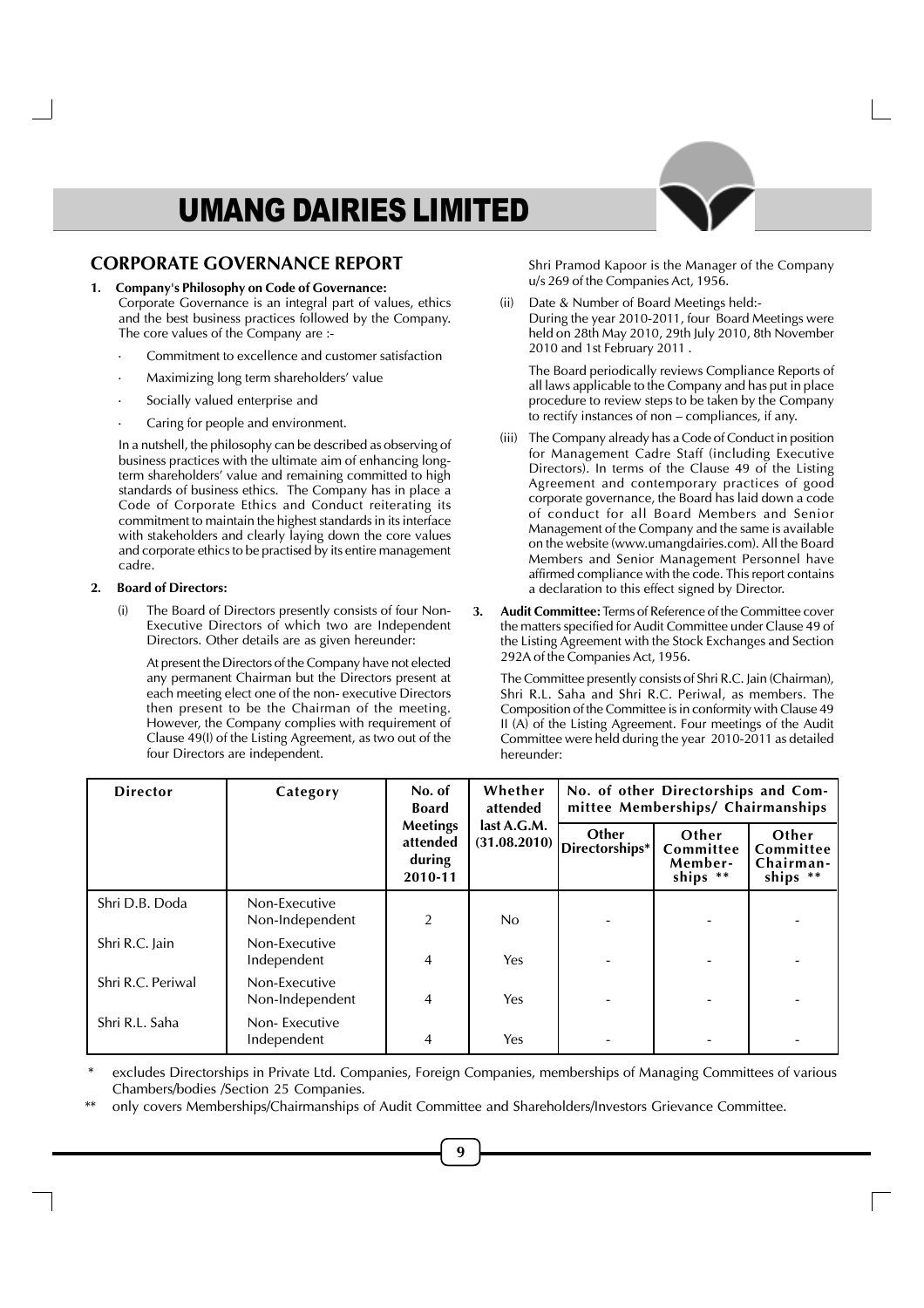| Dates of meetings  | No. of members<br>attended |
|--------------------|----------------------------|
| 28th May, 2010     |                            |
| 29th July, 2010    |                            |
| 8th November, 2010 |                            |
| 1st February, 2011 |                            |

The Manager regularly attends the Committee meeting and Company Secretary acts as Secretary of the Committee. All the Committee meetings were attended by the Statutory Auditor.

**4. Remuneration Paid to the Directors:** Details of remuneration paid during the year 2010-2011:

The Non - Executive Directors were paid sitting fees of Rs.2,500/- w.e.f. 29.07.2010 (Earlier Rs.750/-) for each meeting of the Board and Rs.1,000/- w.e.f. 29.07.2010 (Earlier Rs.500/-) for each meeting of Audit Committee and Shareholders/ Investors Grievance Committee of the Directors attended by them and the company has paid Rs.49,000/ towards sitting fees to them during the year 2010-2011 .

Non Executive Directors did not have any other material pecuniary relationship or transaction vis-a-vis the Company during the year.

Number of Equity Shares held by Non-Executive Directors: Shri D.B. Doda (50 Equity Shares) and Shri R.C. Jain (100 Equity Shares)

**5. Shareholders/ Investors Grievance Committee:** The Committee presently consists of three Directors, namely Shri R.C. Periwal (Chairman), Shri R.C. Jain and Shri R.L. Saha. The Composition of the Committee is in conformity with Clause 49 IV (G) (iii) of the Listing Agreement. Four meetings of the said Committee were held during the year 2010-2011 as detailed hereunder:

| <b>Dates of meetings</b> | No. of members<br>attended |
|--------------------------|----------------------------|
| 28th May, 2010           |                            |
| 29th July, 2010          |                            |
| 8th November, 2010       |                            |
| 1st February, 2011       |                            |

Ms. Shuchi Sharma, Company Secretary, is the Compliance Officer.

During the year ended 31st March 2011, 3 complaints were received, all of which were redressed to the satisfaction of the shareholders. The Board has delegated the power of share transfer to a committee of Directors and the share transfer formalities are attended to as required. All valid requests for transfer of shares in physical form were processed in time and there were no pending transfers of shares.

## **6. General Body Meetings:**

(i) Location and time for last three Annual General Meetings were:

| Year      | Location                      | Date       | <b>Time</b> |
|-----------|-------------------------------|------------|-------------|
| 2007-2008 | Umang Dairies Limited         | 19.09.2008 | 12.30 P.M.  |
|           | Gajraula - Hasanpur Road,     |            |             |
|           | Gajraula, Dist. Jyotiba Phule |            |             |
|           | Nagar U.P.-244 235            |            |             |
| 2008-2009 | Same as above                 | 16.09.2009 | 12.30 P.M.  |
| 2009-2010 | Same as above                 | 31.08.2010 | 12.00 Noon  |

- (ii) No Special Resolutions were required to be put through postal ballot last year. No Special Resolution is proposed to be conducted through postal ballot at the ensuing Annual General Meeting.
- (iii) No Special Resolutions were passed in previous 3 Annual General Meetings.
- **7. Disclosures:** Disclosures on materially significant related party transactions i.e. transactions of the Company of material nature, with its promoters, the directors or the management, their subsidiaries or relatives etc. that may have potential conflict with the interests of company at large.

#### None

Suitable disclosure as required by Accounting Standard (AS-18) – Related Party Disclosures, has been made in the Annual Report.

Details of non-compliance by the Company, penalties, strictures imposed on the Company by Stock Exchanges or SEBI or any Statutory Authority, on any matter related to capital market, during the last three years:

#### None

The Company has a risk management system and has laid down procedures to inform Board Members about risk assessment and minimization procedures. These procedures are being periodically reviewed to ensure that executive management controls risk through means of a properly defined framework.

**8. Means of Communication:** Quarterly and annual financial results are normally published in English Newspaper "Mint" all India editions and Jansatta, Lucknow Edition in Hindi and are promptly furnished to the Stock Exchanges for display on their respective websites. The results are also displayed on the web-site of the company "www.umangdairies.com'. "Management Discussion & Analysis" forms part of the Annual Report.

#### **9. General Shareholders' Information:**

- (i) **Annual General Meeting:**
	- (a) Date and Time : Monday, 5th September 2011 at 12.00 Noon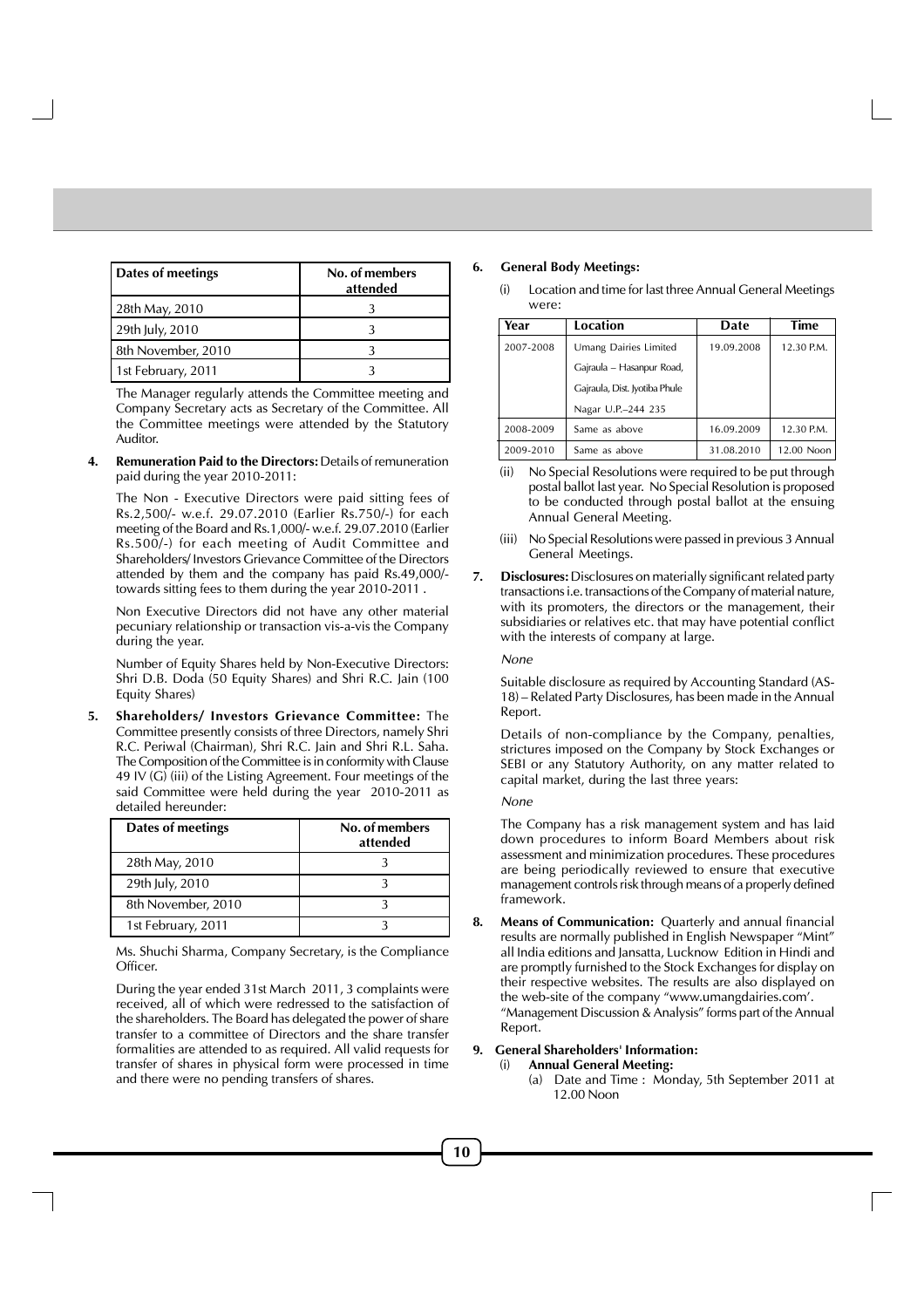Venue: Gajraula-Hasanpur Road, Gajraula, Dist. Jyotiba Phule Nagar, U.P.- 244 235

- (b) As required under clause 49IV(G), a brief resume and other particulars of the Directors retiring by rotation at the aforesaid AGM and seeking re-appointment are given in the notes to the Notice convening the said Meeting.
- (ii) **Book Closure:** 22.08.2011 to 05.09.2011 (both days inclusive)
- (iii) **Dividend Payment Date:** Not Applicable
- (iv) **Financial Calendar (Tentative):**

| Year ending                             | March 31        |
|-----------------------------------------|-----------------|
| Annual General Meeting Between June and |                 |
| for the year ending                     | September, 2012 |
| March 31, 2012                          |                 |

#### (v) **Listing of Equity Shares (Including Security Code):**

The Equity Shares of the Company are listed on the Bombay Stock Exchange Ltd. (BSE).

The Company had already paid Listing Fees for the year 2011-2012 to the Bombay Stock Exchange Ltd., Mumbai. Security Code for Company's Equity shares on Bombay

Stock Exchange Ltd. (500231).

#### (vi) **Stock Market Price Data and Share Performance:**

Monthly high and low quotations at BSE during 2010- 2011 are given in the table below:

| <b>Month</b> | Stock Exchange, | <b>BSE Sensex</b> |              |
|--------------|-----------------|-------------------|--------------|
|              |                 | Mumbai (BSE)(Rs.) |              |
|              | High            | Low               | <b>Close</b> |
| 2010         |                 |                   |              |
| April        | 22.15           | 18.35             | 17558.71     |
| May          | 19.65           | 15.25             | 16944.63     |
| June         | 17.75           | 15.90             | 17700.90     |
| July         | 24.90           | 16.30             | 17868.29     |
| August       | 24.85           | 19.00             | 17971.12     |
| September    | 23.85           | 18.70             | 20069.12     |
| October      | 22.35           | 17.95             | 20032.34     |
| November     | 20.20           | 14.00             | 19521.25     |
| December     | 18.00           | 13.70             | 20509.09     |
| 2011         |                 |                   |              |
| January      | 19.35           | 13.70             | 18327.76     |
| February     | 15.10           | 11.40             | 17823.40     |
| March        | 15.45           | 11.91             | 19445.22     |

(Source: www.bseindia.com)

#### (vii) **Share Transfer System:**

The transfer / transmission of shares in physical form is

normally processed and completed within a period of 15-20 days from the date of receipt thereof. In case of shares in electronic form, the transfers are processed by NSDL/CDSL through the respective Depository Participants.

|  |  |  | (viii) Distribution of shareholding as on March 31, 2011: |  |  |  |  |  |  |  |  |  |  |  |
|--|--|--|-----------------------------------------------------------|--|--|--|--|--|--|--|--|--|--|--|
|--|--|--|-----------------------------------------------------------|--|--|--|--|--|--|--|--|--|--|--|

| No. of Equity  |               | <b>Shareholders</b><br><b>Shares Held</b> |               |               |
|----------------|---------------|-------------------------------------------|---------------|---------------|
| shares held    | <b>Number</b> | $\%$                                      | <b>Number</b> | $\frac{0}{0}$ |
| 1 to 1000      | 19273         | 96.95                                     | 2956049       | 13.44         |
| 1001 to 10000  | 555           | 2.79                                      | 1544210       | 7.02          |
| 10001 to 20000 | 31            | 0.16                                      | 445423        | 2.02          |
| Over 20000     | 20            | 0.10                                      | 17057518      | 77.52         |
| Total          | 19879         | 100.00                                    | 22003200      | 100.00        |

#### (ix) **Dematerialisation of shares and liquidity:**

The Equity Shares of the Company are presently tradeable in compulsory demat segment. The ISIN No. for Equity Shares of the Company for both the depositories is INE864B01027. As on 31st March 2011, 47.42 % of the Company's Equity Share Capital was in dematerialised form.

In respect of Shares held in electronic form, all the requests for nomination, change of address and rematerialisation etc. are to be made only to the Depository Participant with whom the Shareholders have opened their Demat Account. The Company will not be in a position to process such requests.

#### (x) **Outstanding GDRs / ADRs / Warrants or any other Convertible Instrument, conversion date and likely impact on equity:**

There are no outstanding GDRs/ ADRs/ Warrants or any other Convertible Instruments. As such there will be no impact on the equity.

#### (xi) **Plant Location:**

**Umang Dairies Limited** Gajraula- Hasanpur Road, Gajraula, Dist. Jyotiba Phule Nagar, U.P. - 244 235

#### (xii) **Address for Correspondence:**

**1. Registrar & Share Transfer Agents:** MAS Services Ltd. T-34, IInd Floor,

Okhla Industrial Area, Phase – II, New Delhi – 110 020 Ph. 011-26387281/82, E-mail: mas\_serv@yahoo.com

#### **2. Company Secretary**

Umang Dairies Limited. 3rd Floor, Gulab Bhawan, 6A, Bahadur Shah Zafar Marg, New Delhi – 110 002 Ph. 011-30179100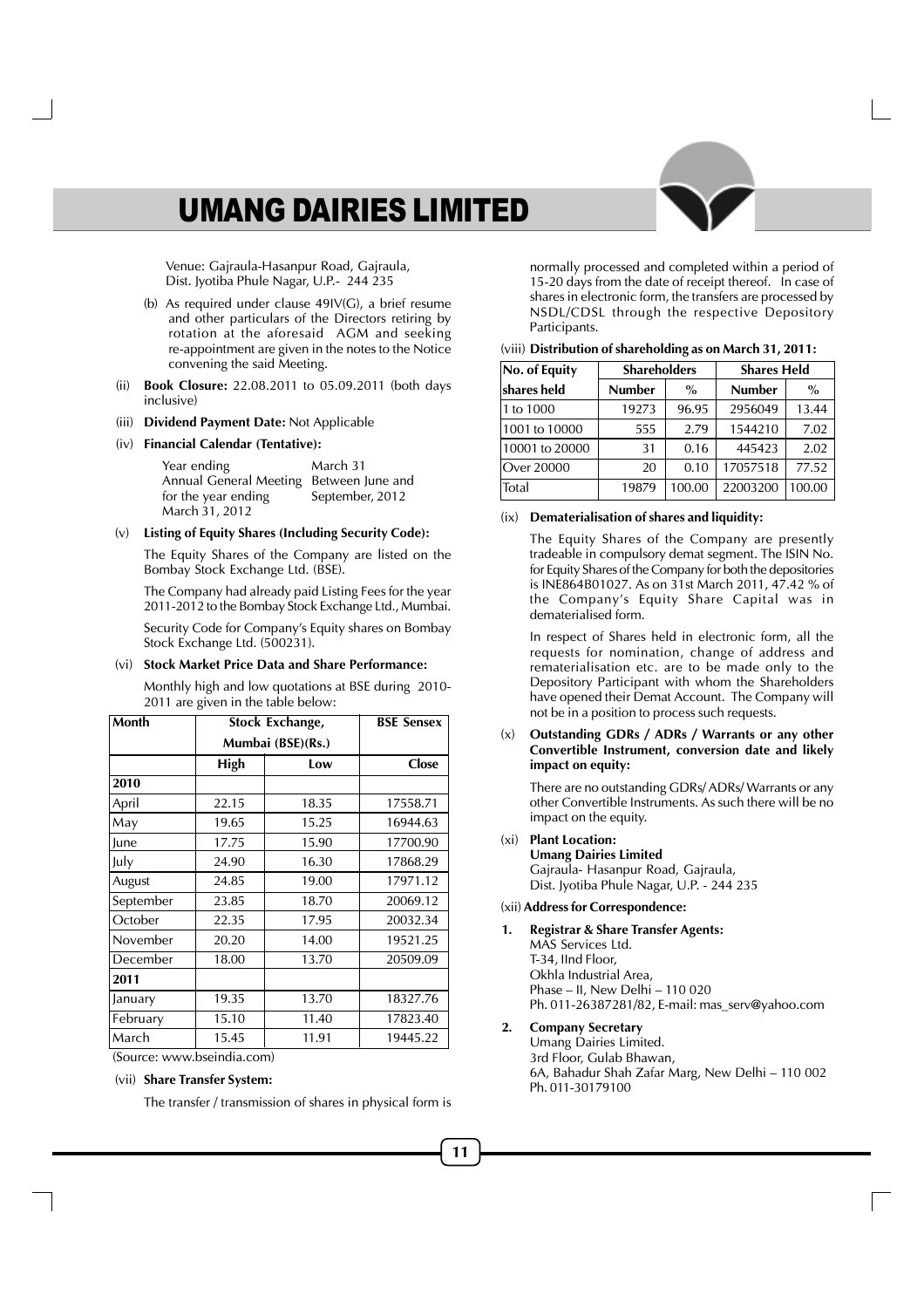Fax No. 91-11-23739475, E-mail: umang@jkmail.com

#### (xiii) **Exclusive e-mail ID for redressal of investors complaints:**

In compliance of Clause 47(f) of the Listing Agreement, "sharesumang@jkmail.com" is the e-mail ID exclusively for the purpose of registering complaints by investors.

#### **10. Code for Prevention of Insider Trading:**

In accordance with the Securities and Exchange Board of India (Prohibition of Insider Trading) Regulations, 1992, as amended, the Board of Directors of the Company has adopted a Code of Conduct for Prevention of Insider Trading in the securities of the Company by its employees in terms of Schedule I to the said Regulations.

#### **11. Declaration:**

It is hereby declared that all the members of the Board and Senior Management personnel have affirmed compliance with the "Code of Conduct for Members of the Board and Senior Management of Umang Dairies Limited" during the Financial Year ended 31st March<sub>2011</sub>.

> R.C. Periwal Director

#### **Disclosure of names of persons constituting group in relation to Umang Dairies Limited pursuant to Regulation 3 (1) (e) (i) of the SEBI (Substantial Acquisition of Shares & Takeovers) Regulations 1997.**

JK Lakshmi Cement Limited, JK Tyre & Industries Ltd., JK Paper Ltd., Fenner (India) Ltd., JK Agri Genetics Ltd., BMF Investments Ltd., Florence Alumina Ltd., JK Sugar Ltd., Bengal & Assam Company Ltd., Nav Bharat Vanijya Ltd., Juggilal Kamlapat Udyog Ltd., Param Shubham Vanijya Ltd., J.K. Credit & Finance Ltd., Pranav Investment (M.P.) Company Ltd., Southern Spinners and Processors Ltd., Modern Cotton Yarn Spinners Ltd., Hansdeep Industries and Trading Company Ltd., Bhopal Udyog Ltd., Accurate Finman Services Ltd., Sago Trading Ltd., Dwarkesh Energy Ltd., Saptrishi Consultancy Services Ltd., JK Enviro-Tech Ltd., Songadh Infrastructure & Housing Ltd., Jaykaypur Infrastructure & Housing Ltd., J.K. Risk Managers & Insurance Brokers Ltd., JK Plant Bio-Sciences Research Ltd., Natext BioSciences Pvt. Ltd., Panchmahal Properties Ltd., Acorn Engineering Ltd., Elate Builders Pvt. Ltd., LVP Foods Pvt. Ltd., CliniRx Research Pvt. Ltd., Rouncy Trading Pvt. Ltd., M/s. Habras International, M/s Juggilal Kamlapat Lakshmipat and Directors of the promoter group and their relatives.

#### **AUDITORS' CERTIFICATE ON COMPLIANCE WITH THE CONDITIONS OF CORPORATE GOVERNANCE UNDER CLAUSE 49 OF THE LISTING AGREEMENT(S)**

To

#### The Members of Umang Dairies Limited

We have examined the compliance of conditions of Corporate Governance by Umang Dairies Limited during the year ended 31st March 2011, as stipulated in Clause 49 of the Listing Agreement of the said Company with the Stock Exchanges.

The compliance of conditions of Corporate Governance is the responsibility of the management. Our examination was limited to procedures and implementation thereof, adopted by the Company for ensuring the compliance of the conditions of Corporate Governance. It is neither an audit nor an expression of opinion on the financial statements of the Company.

In our opinion and to the best of our information and according to the explanations given to us, we certify that the Company has complied with, in all material respect with the conditions of Corporate Governance as stipulated in the above-mentioned Listing Agreement.

We further state that such compliance is neither an assurance as to future viability of the Company nor the efficiency or effectiveness with which the management has conducted the affairs of the Company.

> For LODHA & CO., Chartered Accountants (N.K. LODHA) Partner Membership No. 85155 Firm Registration No. 301051E

Place: New Delhi Date: 25th May 2011

**12**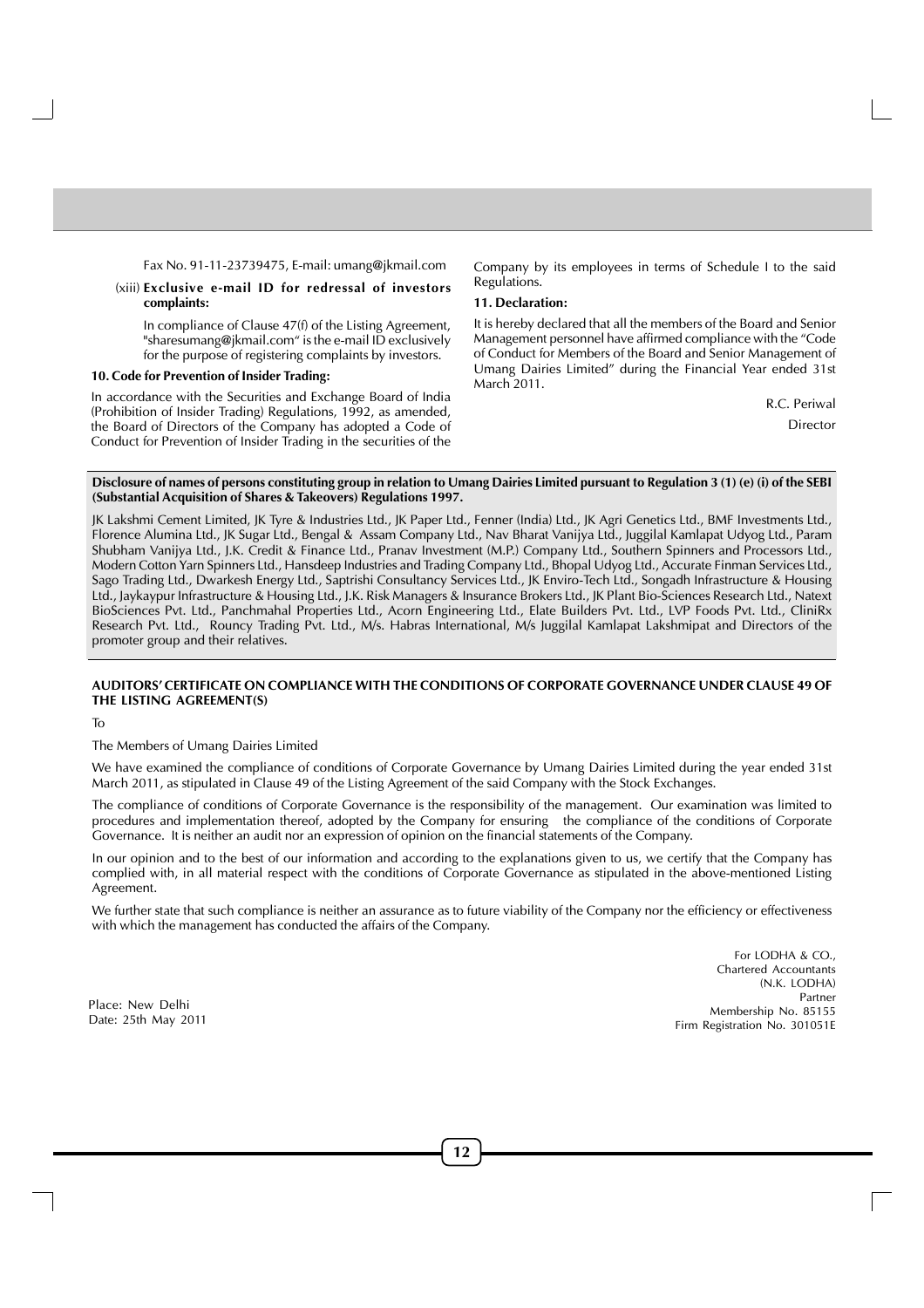#### **AUDITORS' REPORT**

#### **To the Members of UMANG DAIRIES LIMITED**

We have audited the attached Balance Sheet of UMANG DAIRIES LIMITED, as at 31st March 2011, the Profit and Loss Account and also the Cash Flow Statement for the year ended on that date annexed thereto. These financial statements are the responsibility of the Company's management. Our responsibility is to express an opinion on these financial statements based on our audit.

We conducted our audit in accordance with the auditing standards generally accepted in India. Those Standards require that we plan and perform the audit to obtain reasonable assurance about whether the financial statements are free of material misstatements. An audit includes examining, on a test basis, evidence supporting, the amounts and disclosures in the financial statements. An audit also includes assessing the accounting principles used and significant estimates made by management, as well as evaluating the overall financial statement presentation. We believe that our audit provides a reasonable basis for our opinion.

- 1 As required by the Companies (Auditor's Report) Order, 2003 (as amended) ("the order") issued by the Central Government of India in terms of sub-section (4A) of section 227 of the Companies Act, 1956 (the Act) and on the basis of such checks of the books and records of the company as we considered appropriate and according to the information and explanations given to us during the course of audit, we enclose in the Annexure, a statement on the matters specified in the paragraphs 4 and 5 of the said Order.
- 2 Further to our comments in the Annexure referred to in Paragraph 1 above, we report that:
	- a) We have obtained all the information and explanations, which to the best of our knowledge and belief were necessary for the purposes of our audit;
	- b) In our opinion, proper books of account as required by law have been kept by the Company so far as appears from our examination of those books;
	- c) The Balance Sheet, Profit and Loss Account and Cash Flow Statement dealt with by this report are in agreement with the books of account;
	- d) In our opinion, the Balance Sheet, Profit & Loss Account and Cash Flow Statement dealt with by this report comply with the Accounting Standards referred to in sub-section (3C) of section 211 of the Companies Act, 1956;
	- e) As per the information and explanations given to us, none of the Directors of the company is disqualified

as on 31st March 2011 from being appointed as a director of the company under clause (g) of sub-section (1) of Section 274 of the Companies Act, 1956. However, all Directors of the Company are disqualified to be appointed as Director in any other public Company;

#### f) Attention is invited to:

- i. Note No. B7 of Schedule 16 regarding preparation of accounts on the basis of "Going Concern Concept" despite negative networth.
- ii. Note No. B13 of Schedule 16 regarding management perception about recoverable amount of fixed assets of the company being more than carrying amount as stated in said note.
- g) Attention is further invited to Note no. B16 of Schedule 16 regarding certain balances of debtors, loans & advances and current liabilities (including advance from customers) and secured loans are in the process of confirmation/reconciliation as stated in said note (impact unascertained).

We further report that the profit for the year, debit balance of profit & loss account, balances of debtors, loans & advances, current liabilities (including advances from customers) and secured loans are without considering the impact of item mentioned in para  $2(g)$  above, the effect of which could not be determined.

Subject to the foregoing, in our opinion and to the best of our information and according to the explanations given to us, the said accounts read together with notes thereon, give the information required by the Companies Act, 1956 in the manner so required and give a true and fair view in conformity with the accounting principles generally accepted in India:

- In the case of Balance Sheet, of the state of affairs of the Company as at 31st March, 2011;
- ii) In the case of the Profit and Loss Account, of the profit for the year ended on that date; and
- iii) In the case of Cash Flow Statement, of the cash flows for the year ended on that date.

For LODHA & CO. Chartered Accountants (N.K. LODHA) Partner Place: New Delhi (Membership No. 85155) Date: 25th May 2011 Firm Registration No. - 301051E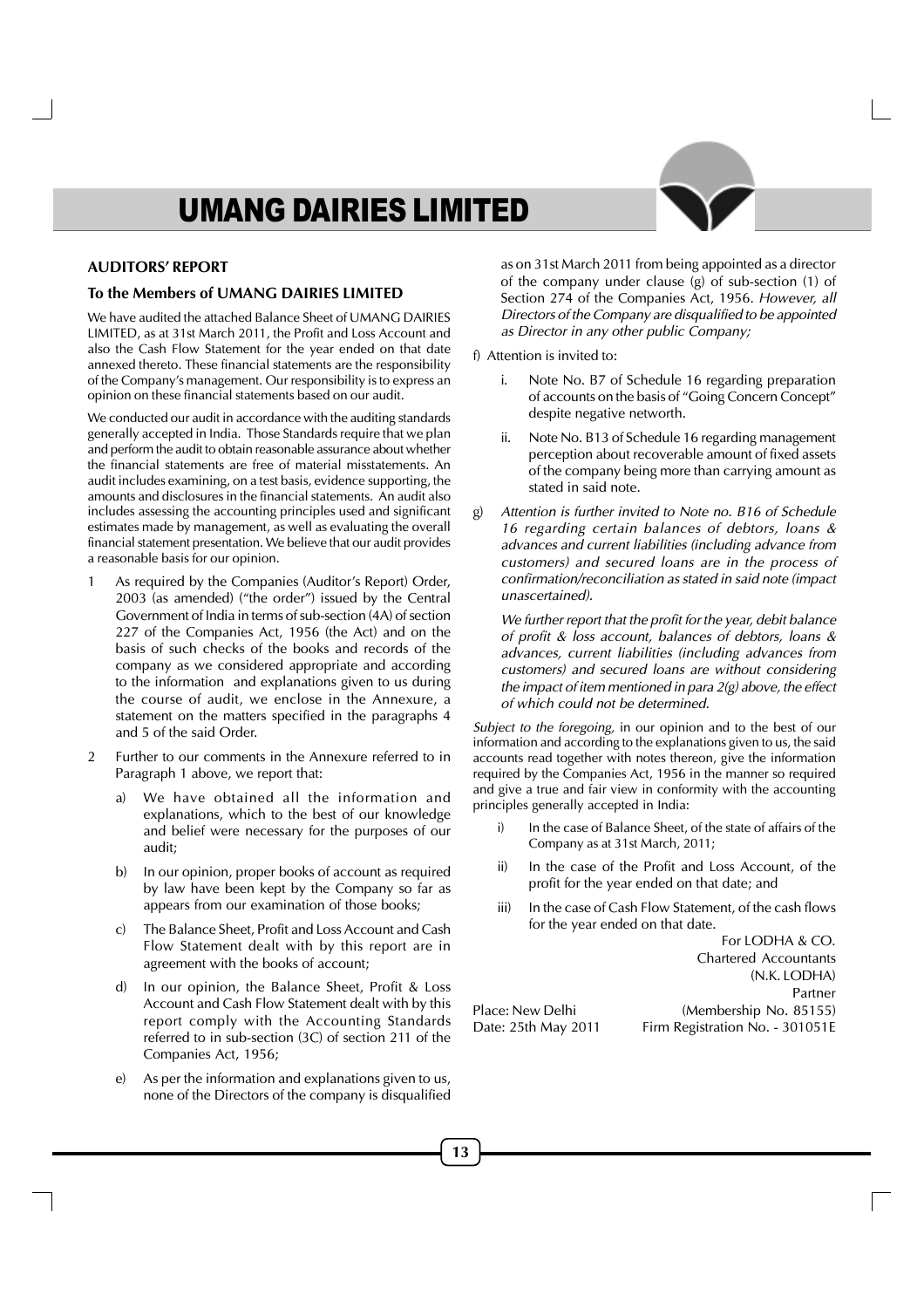#### **ANNEXURE TO THE AUDITORS' REPORT**

(Referred to in paragraph 1 of our Report of even date of Umang Dairies Limited for the year ended 31st March 2011)

- i. (a) The Company has maintained proper records showing full particulars including quantitative details and situation of fixed assets.
	- (b) As explained to us, the fixed assets have been physically verified by the Management according to a phased programme designed to cover all the items over a period of three years which in our opinion is reasonable having regard to the size of the Company and the nature of its Fixed Assets. The discrepancies noticed on such physical verification were not material.
	- (c) As per the records and information and explanations given to us, Fixed Assets disposed off during the year were not substantial.
- ii. (a) The inventory of the company (except stocks lying with third parties and in transit), has been physically verified by the Management at reasonable intervals.
	- (b) In our opinion, the procedures of physical verification of inventory followed by the management are reasonable and adequate in relation to the size of the Company and nature of its business.
	- (c) On the basis of our examination of the records of the Company, we are of the opinion that the Company is maintaining proper records of inventory. (In respect of stock in process records are updated on physical verification of stock on periodical basis). The discrepancies noticed on such physical verification of inventory as compared to book records were not material.
- iii. The company has neither granted nor taken any loans, secured or unsecured to and from companies, firms or other parties as covered in the register maintained u/s 301 of the Act. Accordingly, the provisions of clause 4(iii) (b) to  $(d)$ ,  $(f)$  &  $(g)$  of the order are not applicable.
- iv. In our opinion and according to the information and explanations given to us, there is internal control system commensurate with the size of the Company and the nature of its business (read with note No. 5 of Schedule 16B) for purchases of inventory, fixed assets and for the sale of goods and services. During the course of our audit, we have not observed any continuing failure to correct major weaknesses in internal control system.
- v. According to the information and explanations provided by the management and based upon audit procedures performed, there are no contracts or arrangements that need to be entered in the register required to be maintained under Section 301 of the Act. Accordingly provisions of clause 4(v)(b) of the order are not applicable.
- vi. In our opinion and according to the information and explanations given to us, the Company has not accepted any deposits from the public within the meaning of section 58A, 58AA and rules framed thereunder and the directives issued by Reserve Bank of India and other relevant provision of the Act. We have been informed that no order has been passed by the Company Law Board or National Company law Tribunal or the Reserve Bank of India or any Court or any other Tribunal in this regard.
- vii. In our opinion, the Company has an internal audit system commensurate with the size of the company and nature of its business.
- viii. We have broadly reviewed the books of accounts required to be maintained by the company pursuant to the rules made by the Central Government for the maintenance of cost records under Section 209(1)(d) of the Act in respect of the Company's product to which the said rules are made applicable and are of the opinion that, prima facie, the prescribed records have been made and maintained. We have, however, not made a detailed examination of the said records with a view to determine whether they are accurate or complete.
- ix. (a) According to the records of the Company, the Company is generally regular in depositing undisputed statutory dues including Provident Fund, Employees State Insurance, Investor Education and Protection Fund, Income Tax, Sales Tax, Wealth Tax, Service Tax, Custom duty, Excise Duty, Cess and other material Statutory dues to the extent applicable with the appropriate authorities and there are no undisputed statutory dues payable for a period of more than six months from the date they became payable as at 31st March, 2011 except Sales Tax of Rs. 2,33,677/-and Mandi tax Rs.6,23,000.
	- (b) According to the records and information and explanations given to us, there are no dues in respect of Income Tax, Service Tax, Custom Duty, Wealth Tax and Excise Duty that have not been deposited with the appropriate authorities on account of any dispute and the dues in respect of Sales Tax and Cess that have not been deposited with the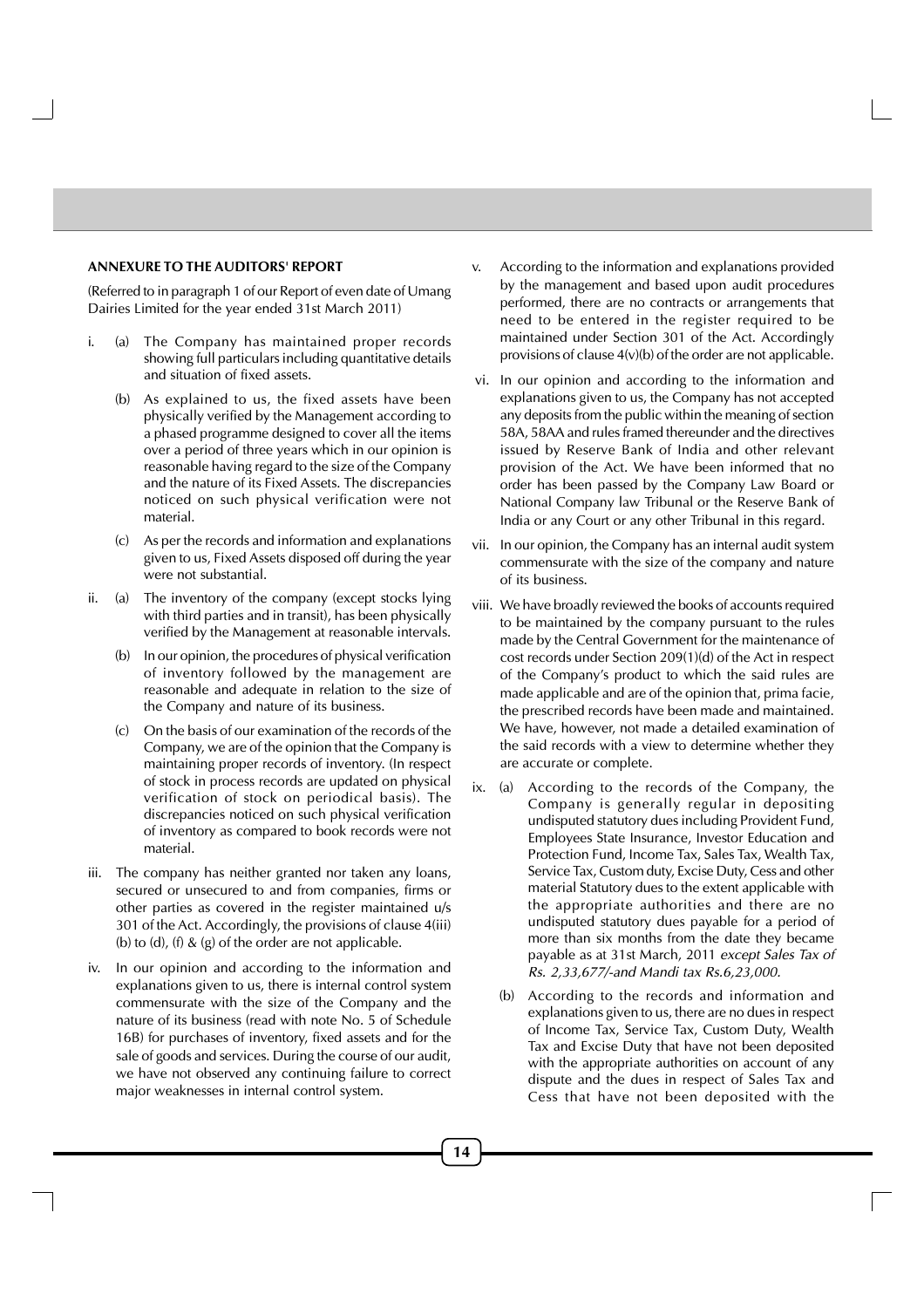appropriate authorities on account of dispute and the Forum where the dispute is pending are given below:

| Name of Statute                                                 | <b>Nature</b><br>of the dues          | Amount<br>(Rs. in Lacs) | Period               | Forum where<br>dispute is pending |
|-----------------------------------------------------------------|---------------------------------------|-------------------------|----------------------|-----------------------------------|
| Sales Tax Act                                                   | Sales Tax Demand<br>/Penalty Interest | 1.78                    | 1994-95<br>1998-2000 | Sales Tax<br>Tribunal             |
|                                                                 |                                       | 83.95                   | 1995-2007            | Appellate<br><b>Authorities</b>   |
|                                                                 |                                       | 3.00                    | 1995-96              | High Court                        |
| UP Krishi Utpadan Market Fees<br>Mandi Samiti<br>Adhiniyam'1964 | including<br>Development Cess         | 162.89                  | 1998-99<br>2005-06   | Tribunal                          |
| UP Milk Act                                                     | Cess on Milk                          | 69.25                   | 1994-96              | High Court                        |

- x. The Company's accumulated losses at the end of the financial year are more than 50% of its net worth. The Company has not incurred cash losses in the current financial year and has incurred cash losses in the immediately preceding financial year (without considering impact of rehabilitation scheme refer note no. B1 of schedule 16).
- xi. In our opinion, on the basis of audit procedures and according to the information and explanations given to us, the Company has not defaulted in re-payment of dues to Banks, Financial Institutions and Debenture Holders in view of Rehabilitation Scheme as stated in note no. B1 of Schedule 16.
- xii. According to the information and explanations given to us, the Company has not granted any loans and advances on the basis of security by way of pledge of shares, debentures and other securities.
- xiii. The Company is not a Chit Fund or a Nidhi / Mutual Benefit Fund / Society, therefore, the provision of clause 4 (xiii) of the said order are not applicable to the Company.
- xiv. According to the information and explanations given to us, the Company is not dealing in or trading in shares,

securities, debentures and other investments.

- xv. According to the information and explanations given to us, the Company has not given any guarantee for loans taken by others from banks or financial institutions.
- xvi. On the basis of information and explanations given to us, the Company has not availed any term loans during the year, refer note no. B1 of Schedule 16.
- xvii.On the basis of information and explanations given to us and on an overall examination of financial statements, we are of the opinion that, prima facie, no funds raised on short term basis have been used for long term investment other than as stated at note no. B14 of Schedule 16.
- xviii.According to the information and explanations given to us, the Company has not made any preferential allotment of shares to any parties or companies covered in the register maintained under Section 301 of the Act during the year.
- xix. Based on the examination of the documents and records made available and information and explanations given to us, the Company has not issued any debentures during the year, this is to be read with note no. B1 of Schedule 16.
- xx. The Company has not raised money through public issue during the year.
- xxi. Based on the audit procedures performed and on the basis of information and explanations provided by the management, no fraud on or by the Company has been noticed or reported during the course of our audit nor we have been informed about any such instance.

For LODHA & CO. Chartered Accountants (N.K. LODHA) Partner Place: New Delhi (Membership No. 85155) Date: 25th May 2011 Firm Registration No. - 301051E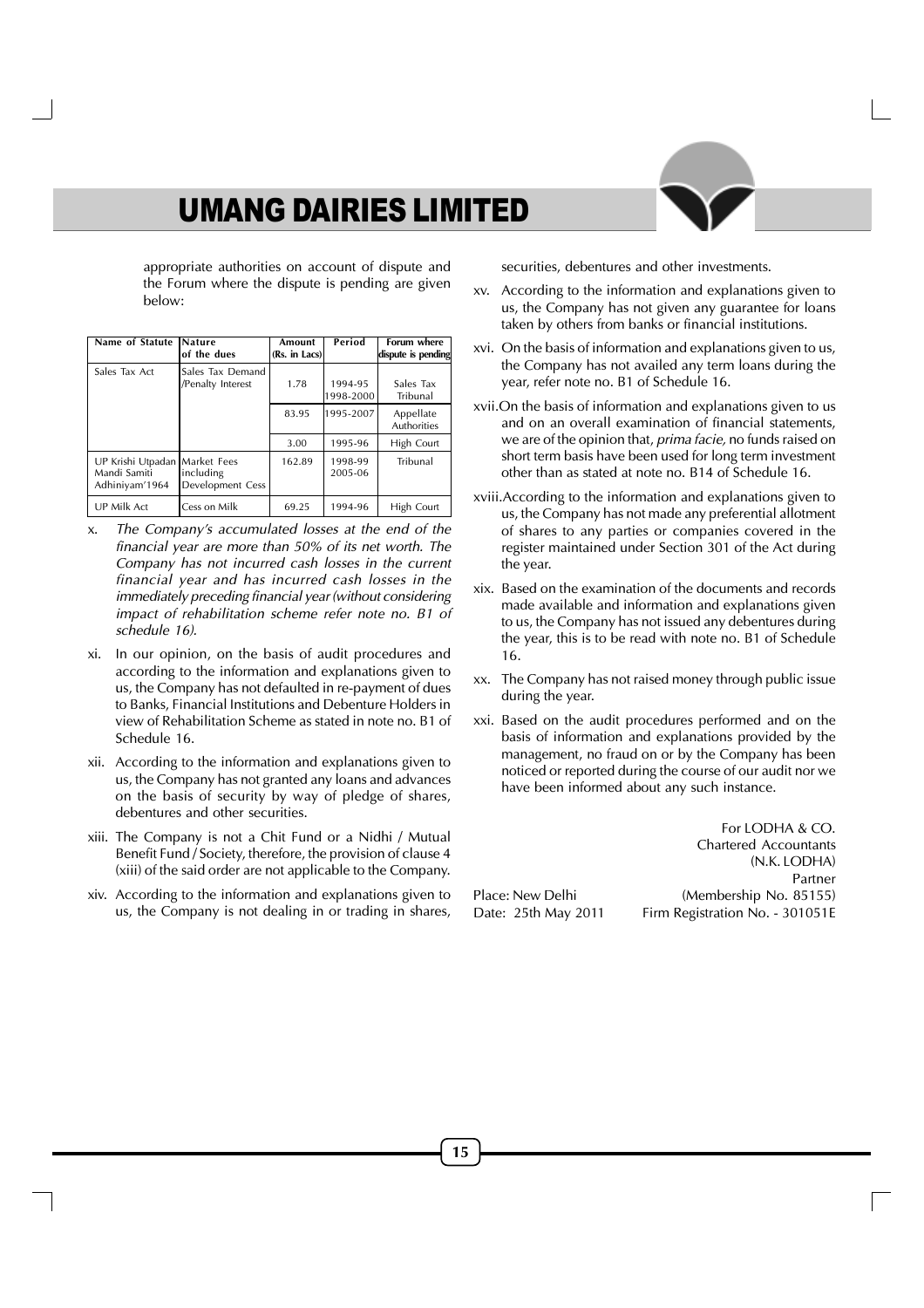## **BALANCE SHEET**  $\Delta s$  at 31st March, 2011

| AS AL 5 ISL MATCH, 2011                         |                 |                    | (RS. IN Lacs)      |
|-------------------------------------------------|-----------------|--------------------|--------------------|
|                                                 | <b>Schedule</b> | 31st March<br>2011 | 31st March<br>2010 |
| <b>SOURCES OF FUNDS</b>                         |                 |                    |                    |
| <b>Shareholders' Funds</b>                      |                 |                    |                    |
| Capital                                         | 1               | 1,459.16           | 1,459.16           |
| Loans                                           |                 |                    |                    |
| Secured                                         | $\overline{c}$  | 798.72             | 898.72             |
| Unsecured                                       | 3               | 193.00             | 193.00             |
|                                                 |                 | 991.72             | 1,091.72           |
| Total                                           |                 | 2,450.88           | 2,550.88           |
| <b>APPLICATION OF FUNDS</b>                     |                 |                    |                    |
| <b>Fixed Assets</b>                             |                 |                    |                    |
| <b>Gross Block</b>                              |                 | 3,878.60           | 3,804.84           |
| Less: Depreciation                              |                 | 2,086.79           | 1,927.34           |
| Net Block                                       |                 | 1,791.81           | 1,877.50           |
| Capital Work in Progress (including Advances)   |                 | 41.51              | 4.23               |
|                                                 | 4               | 1,833.32           | 1,881.73           |
| <b>Current Assets, Loans and Advances</b>       |                 |                    |                    |
| Inventories                                     | 5               | 1,244.40           | 749.58             |
| <b>Sundry Debtors</b>                           | 6               | 176.04             | 146.15             |
| Cash and Bank Balances                          | 7               | 147.22             | 42.97              |
| Loans and Advances                              | 8               | 194.36             | 204.62             |
|                                                 |                 | 1,762.02           | 1,143.32           |
| <b>Less: Current Liabilities and Provisions</b> | 9               | 2,870.40           | 2,531.48           |
| <b>Net Current Assets</b>                       |                 | (1, 108.38)        | (1,388.16)         |
| <b>Profit and Loss Account</b>                  |                 | 1,725.94           | 2,057.31           |
| (Balance as per Annexed Profit & Loss Account)  |                 |                    |                    |
| Total                                           |                 | 2,450.88           | 2,550.88           |
| <b>Notes on Accounts</b>                        | 16              |                    |                    |

Schedules 1 to 9 and 16 attached to the Balance Sheet are an integral part thereof.

As per our report of even date.

for LODHA & CO. Chartered Accountants

| N.K. Lodha<br>Partner<br>(Membership No. 85155)<br>Firm Registration No. $-301051E$ | Manager           | D.B. Doda<br>R.C. Jain<br>R.C. Periwal Directors<br>R.L. Saha |  |
|-------------------------------------------------------------------------------------|-------------------|---------------------------------------------------------------|--|
| New Delhi: 25.05.2011                                                               | Company Secretary |                                                               |  |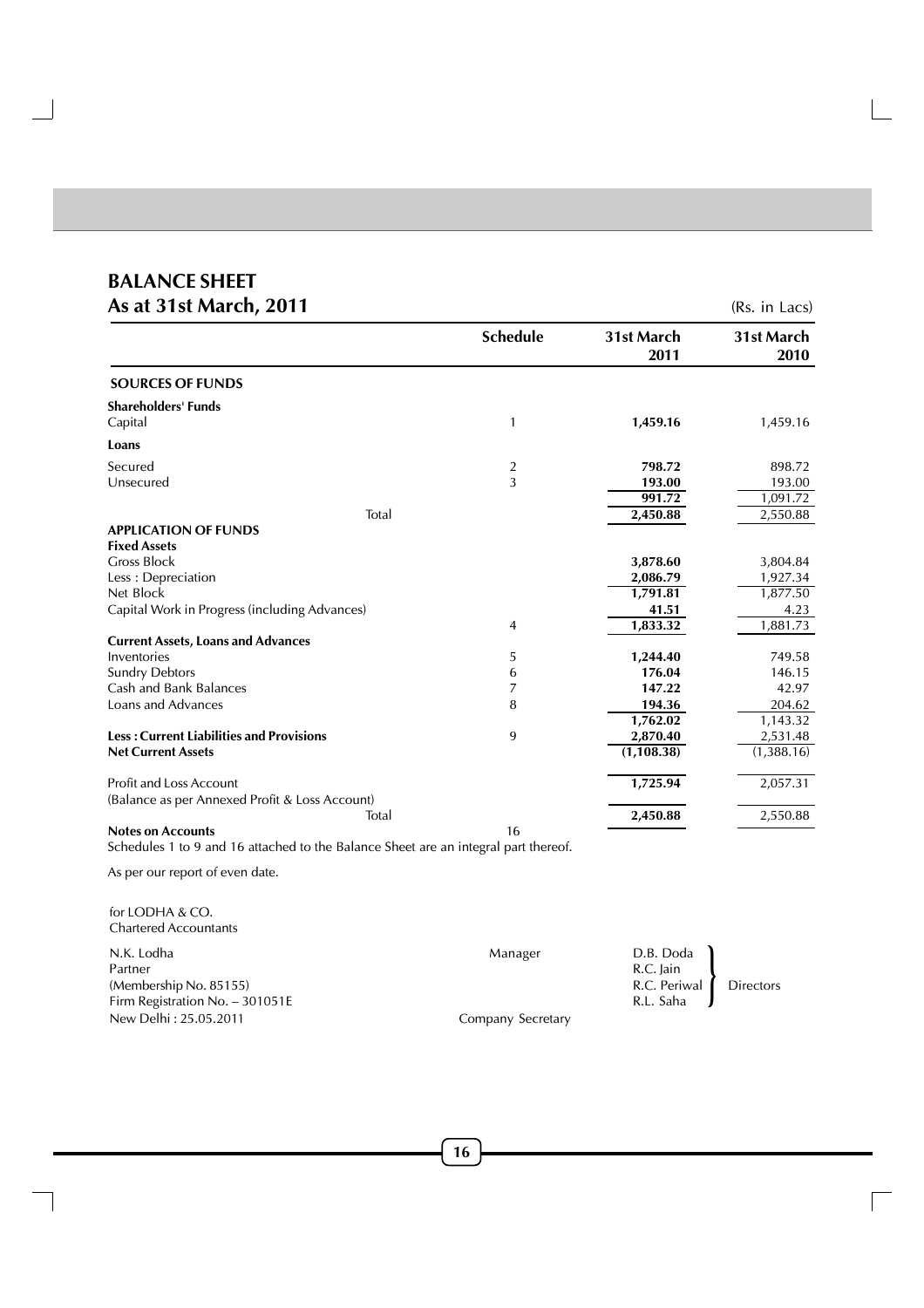# **PROFIT AND LOSS ACCOUNT For the year ended 31st March, 2011** (Rs.in Lacs)

|                                                                                                                      | Schedule | 2010-2011  | 2009-2010   |
|----------------------------------------------------------------------------------------------------------------------|----------|------------|-------------|
| <b>INCOME</b>                                                                                                        |          |            |             |
| Sales                                                                                                                |          | 9,108.95   | 4,624.58    |
| Other Income                                                                                                         | 10       | 1,126.66   | 436.46      |
|                                                                                                                      |          | 10,235.61  | 5,061.04    |
| Increase/(Decrease) in Stocks                                                                                        | 11       | 451.91     | 356.91      |
|                                                                                                                      |          | 10,687.52  | 5,417.95    |
| <b>EXPENDITURE</b>                                                                                                   |          |            |             |
| <b>Manufacturing Expenses</b>                                                                                        | 12       | 9,454.21   | 4,953.18    |
| Employees                                                                                                            | 13       | 402.42     | 287.59      |
| Other Expenses                                                                                                       | 14       | 307.73     | 205.01      |
|                                                                                                                      |          | 10,164.36  | 5,445.78    |
| <b>PROFIT/(LOSS) BEFORE INTEREST, DEPRECIATION AND</b>                                                               |          | 523.16     | (27.83)     |
| <b>AMORTIZATION</b>                                                                                                  |          |            |             |
| Cost of Borrowings                                                                                                   | 15       | 31.39      | 30.43       |
| <b>PROFIT/(LOSS) BEFORE DEPRECIATION AND AMORTIZATION</b>                                                            |          | 491.77     | (58.26)     |
| Depreciation                                                                                                         |          | 160.40     | 144.12      |
| <b>PROFIT/(LOSS) BEFORE TAX</b>                                                                                      |          | 331.37     | (202.38)    |
| Provision for Tax                                                                                                    |          |            |             |
| <b>PROFIT/(LOSS) AFTER TAX &amp; BEFORE EXTRA ORDINARY ITEMS</b>                                                     |          | 331.37     | (202.38)    |
| Extra ordinary items (Refer note no. B.1 of Schedule 16)                                                             |          |            | 743.99      |
| <b>PROFIT/(LOSS) AFTER TAX &amp; EXTRA ORDINARY ITEMS</b>                                                            |          | 331.37     | 541.61      |
| (Deficit) from Previous Year                                                                                         |          | (2,057.31) | (3, 199.08) |
| Reduction in Equity Share Capital (Refer note no. B.1 of Schedule 16)                                                |          |            | 600.16      |
| (Deficit) carried to Balance Sheet                                                                                   |          | (1,725.94) | (2,057.31)  |
| Basic and Diluted Earning Per Share (EPS) (Rs.) - refer note no. B.17 of Schedule 16<br>_Before Extra Ordinary Items |          | 1.51       | (0.92)      |
| After Extra Ordinary items                                                                                           |          | 1.51       | 2.46        |
| <b>Notes on Accounts</b>                                                                                             | 16       |            |             |

Schedules 10 to 15 and 16 attached to the Profit and Loss Account are an integral part thereof. This is the Profit and Loss Account referred to in our report of even date.

for LODHA & CO. Chartered Accountants N.K. Lodha Manager D.B. Doda Partner R.C. Jain (1989) 2008 19:30 19:30 19:30 19:30 19:30 19:30 19:30 19:30 19:30 19:30 19:30 19:30 19:30 19:30 19:30 19:30 19:30 19:30 19:30 19:30 19:30 19:30 19:30 19:30 19:30 19:30 19:30 19:30 19:30 19:30 19:30 19:30 (Membership No. 85155) R.C. Periwal Directors<br>
Firm Registration No. – 301051E R.L. Saha R.L. Saha R.L. Saha Directors Firm Registration No.  $-301051E$ <br>New Delhi : 25.05.2011 Company Secretary }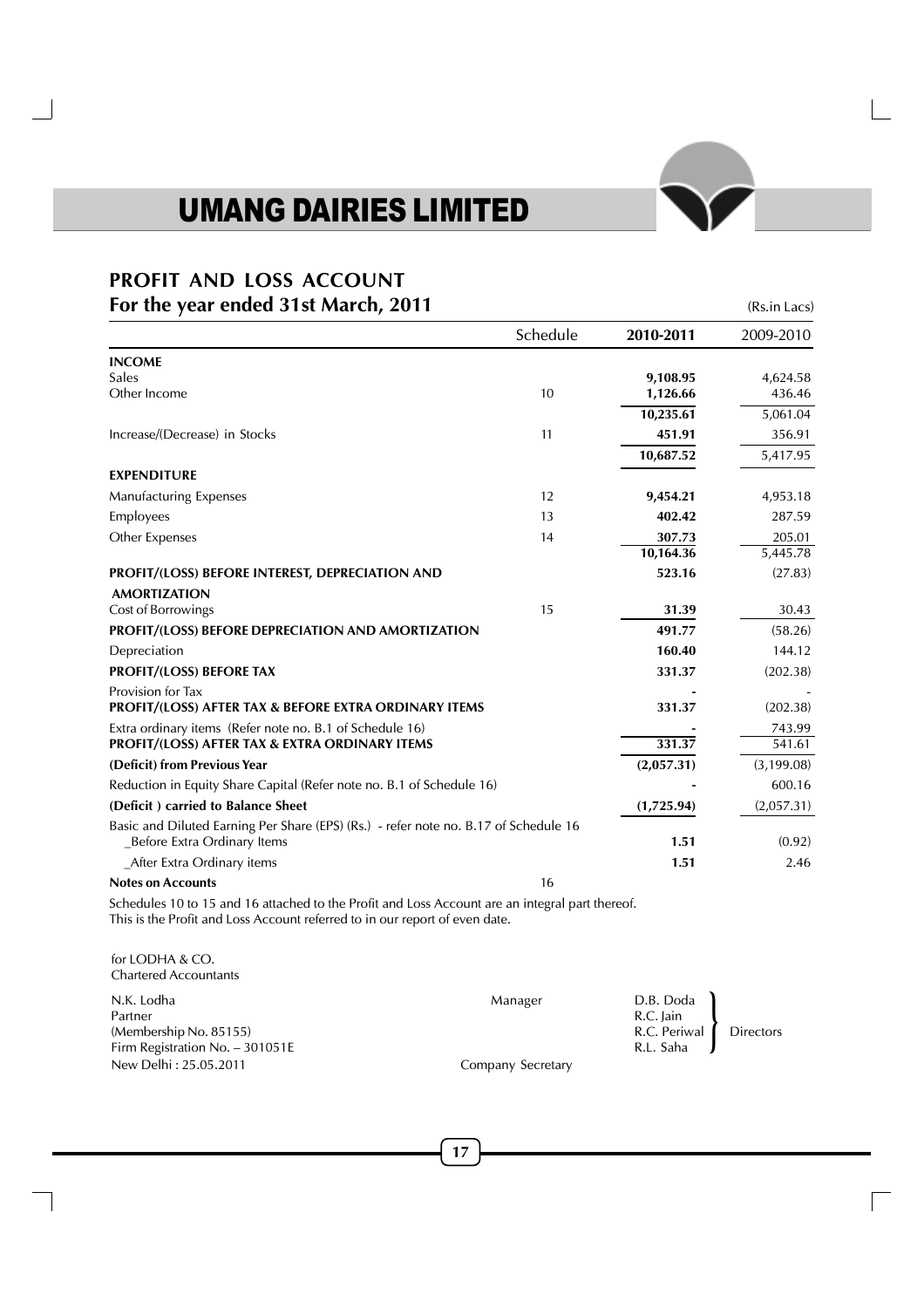|                                                                  |                    | (Rs. in Lacs)      |
|------------------------------------------------------------------|--------------------|--------------------|
|                                                                  | 31st March<br>2011 | 31st March<br>2010 |
| <b>Schedule 1</b>                                                |                    |                    |
| <b>SHARE CAPITAL</b>                                             |                    |                    |
| Authorised:                                                      |                    |                    |
| 3,00,00,000 Equity Shares of Rs. 5 each                          | 1,500.00           | 1,500.00           |
| 6,00,000 Redeemable Preference Shares of Rs. 100 each            | 600.00             | 600.00             |
|                                                                  | 2,100.00           | 2,100.00           |
| <b>Issued, Subscribed and Paid-up:</b>                           |                    |                    |
| 2,20,03,200 Equity Shares of Rs. 5 each                          | 1,100.16           | 1,100.16           |
| 3,59,000 Redeemable Preference Shares of Rs. 100 each            | 359.00             | 359.00             |
| Zero Coupon Preference Shares are redeemable on 20.10.2016       |                    |                    |
| (for 2,08,000 Preference Shares) and on 30.06.2018 (for 1,51,000 | 1,459.16           | 1,459.16           |
| Preference Shares) and the same will be redeemed out of reserves |                    |                    |
| available to the Company.                                        |                    |                    |
| <b>Schedule 2</b>                                                |                    |                    |
| <b>SECURED LOANS @</b>                                           |                    |                    |
| Term Loan from Bodies Corporate $\{(a),(b) \& (d)\}$             | 685.00             | 785.00             |
| Housing Loan (c)                                                 | 113.72             | 113.72             |
|                                                                  | 798.72             | 898.72             |
| $\odot$ Define Date Collections                                  |                    |                    |

#### **@ Refer note no. B.1 of Schedule 16**

#### **Notes:-**

- (a ) Loan of Rs. 645 lacs (Previous year Rs. 745 lacs) from a Body Corporate (Group Company) is secured by a first Charge on the fixed asets of the factory located at Gajraula.
- (b) Loan of Rs. 40 lacs (Previous year Rs. 40 lacs) from a Body Corporate is secured by pari passu charge by way of Mortgage on all immovable assets of the company (both present and future) except immovable assets mortgaged against Housing Loan and hypothecation of Movables (save and except book debts).
- (c ) Housing loan {including interest Rs. 56.95 Lacs(Net of TDS)} is secured by way of Mortgage on specified dwelling units and land.
- (d) Term Loan repayable during one year Rs. 90.00 lacs (Previous year Rs. 140 lacs)

#### **Schedule 3**

#### **UNSECURED LOANS**

| Unsecured from Bodies Corporate             | 193.00 | 193.00 |
|---------------------------------------------|--------|--------|
| (Including Rs. 143 lacs from group company) | 193.00 | 193.00 |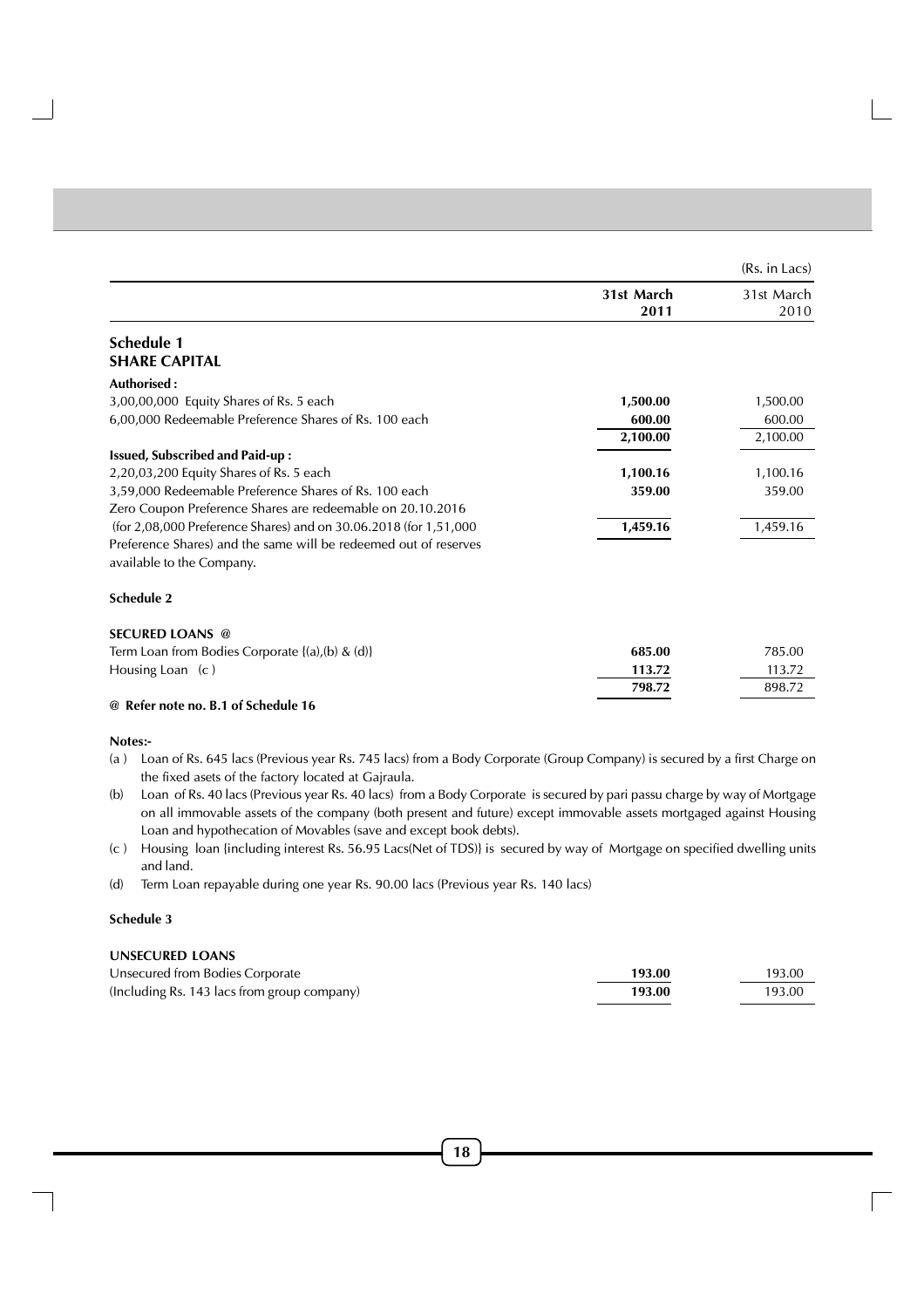## **Schedule 4 FIXED ASSETS** (Rs. in Lacs)

 $\Box$ 

|                                                              | <b>GROSS BLOCK</b>  |                  |                       | <b>DEPRECIATION</b>            |          |                          | <b>NET BLOCK</b>         |                        |          |                                |
|--------------------------------------------------------------|---------------------|------------------|-----------------------|--------------------------------|----------|--------------------------|--------------------------|------------------------|----------|--------------------------------|
| <b>PARTICULARS</b>                                           | As at<br>31.03.2010 | <b>Additions</b> | Sales/<br>Adjustments | As at<br>31.03.2011 31.03.2010 | Upto     | For the<br>Year          | Sales/<br>Adjustments    | T <sub>0</sub><br>Date | As at    | As at<br>31.03.2011 31.03.2010 |
| Land                                                         | 35.83               |                  | ۰                     | 35.83                          |          |                          |                          | $\blacksquare$         | 35.83    | 35.83                          |
| <b>Buildings</b>                                             | ,701.56             |                  | 8.62                  | 1,692.94                       | 327.05   | 51.41                    | $\overline{\phantom{0}}$ | 378.46                 | 1,314.48 | ,374.51                        |
| Plant and Machinery                                          | .960.90             | 80.27            | 2.15                  | 2,039.02                       | 1,516.87 | 104.49                   | 0.94                     | 1.620.42               | 418.60   | 444.03                         |
| Furniture & Fixtures                                         | 37.92               | 1.88             | ۰                     | 39.80                          | 34.37    | 1.81                     | ٠                        | 36.18                  | 3.62     | 3.55                           |
| Office Equipments                                            | 56.17               | 2.45             | 0.07                  | 58.55                          | 47.06    | 1.58                     | 0.01                     | 48.63                  | 9.92     | 9.11                           |
| Vehicles                                                     | 12.46               |                  | ۰                     | 12.46                          | 1.99     | 1.11                     | ٠                        | 3.10                   | 9.36     | 10.47                          |
| Total                                                        | 3.804.84            | 84.60            | 10.84                 | 3,878.60                       | 1,927.34 | 160.40                   | 0.95                     | 2.086.79               | 1.791.81 | 1,877.50                       |
| Previous Year                                                | 2,863.25            | 947.33           | 5.74                  | 3,804.84                       | 1,788.44 | 144.12                   | 5.22                     | 1,927.34               | 1,877.50 | 1,074.81                       |
| Capital Work In Progress <sup>*</sup><br>(incuding advances) | 4.23                | 41.51            | 4.23                  | 41.51                          |          | $\overline{\phantom{0}}$ | ٠                        | $\blacksquare$         | 41.51    | 4.23                           |

\* Includes advances of Rs. NIL (Previous year Rs. 4.23 Lacs) (refer note no. B.14 of Schedule 16)

|                                                       |                    | (Rs. in Lacs)      |
|-------------------------------------------------------|--------------------|--------------------|
|                                                       | 31st March<br>2011 | 31st March<br>2010 |
| Schedule 5                                            |                    |                    |
| <b>INVENTORIES</b>                                    |                    |                    |
| (As certified by the Management)                      |                    |                    |
| Raw materials                                         | 5.13               | 10.54              |
| Stores, Spares and Packing material                   | 187.20             | 138.88             |
| <b>Finished Goods</b>                                 | 1,016.58           | 546.05             |
| Stock-in-Process                                      | 35.49              | 54.11              |
|                                                       | 1,244.40           | 749.58             |
| Schedule 6                                            |                    |                    |
| <b>SUNDRY DEBTORS</b>                                 |                    |                    |
| (Unsecured, considered good; unless otherwise stated) |                    |                    |
| Exceeding six months                                  | 4.02               | 3.97               |
| Other Debts                                           | 175.99             | 146.15             |
|                                                       | 180.01             | 150.12             |
| Less: Provisions for Doubtful Debts                   | 3.97               | 3.97               |
|                                                       | 176.04             | 146.15             |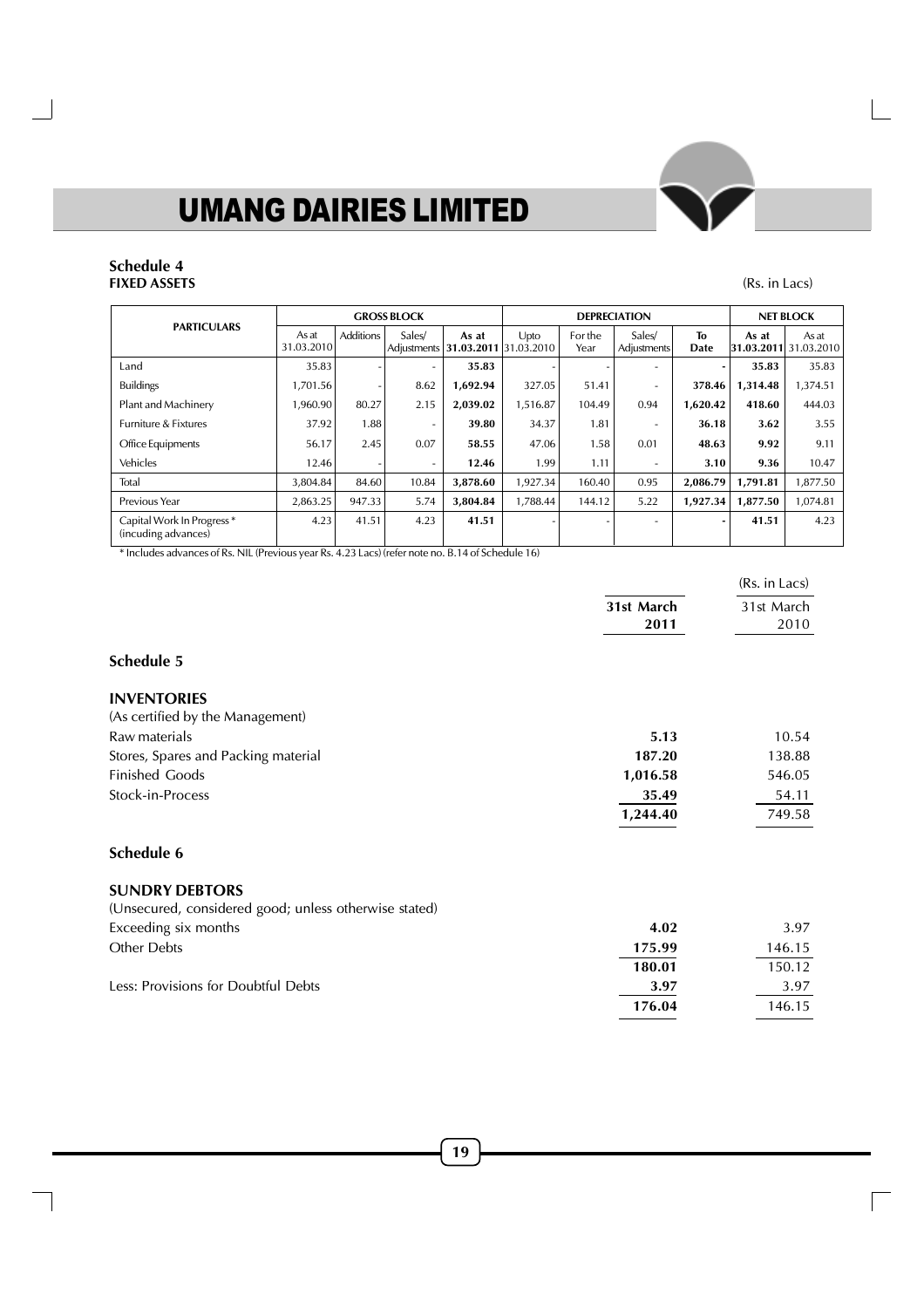|                                                                                |                    | (Rs.in Lacs)       |
|--------------------------------------------------------------------------------|--------------------|--------------------|
|                                                                                | 31st March<br>2011 | 31st March<br>2010 |
| Schedule 7                                                                     |                    |                    |
| <b>CASH AND BANK BALANCES</b>                                                  |                    |                    |
| Cash on hand                                                                   | 8.87               | 20.08              |
| Cheques in Hand                                                                | 33.37              |                    |
| Balance in Current Accounts with Scheduled Banks                               | 88.58              | 16.81              |
| Others (Prathma Bank- Maximum amount                                           | 15.40              | 0.39               |
| outstanding during the year Rs. 25.82 lacs                                     |                    |                    |
| and previous year Rs.12.87 lacs)                                               |                    |                    |
| <b>Fixed Deposits</b>                                                          | 1.00               | 5.69               |
| Rs. 1.00 lac (Previous year Rs.1.00 Lac Pledged with Moradabad                 |                    |                    |
| Development Authority)                                                         |                    |                    |
| Rs. NIL, (Previous year Rs.4.69 lacs pledge with Banks against Bank Guarantee) | 147.22             | 42.97              |
| Schedule 8                                                                     |                    |                    |
| <b>LOANS AND ADVANCES</b>                                                      |                    |                    |
| (Unsecured, considered good; unless otherwise stated)                          |                    |                    |
| Deposits with Government Authorities and others                                | 28.77              | 42.12              |
| Advances recoverable in cash or in kind or                                     | 116.97             | 130.10             |
| for value to be received                                                       |                    |                    |
| Income Tax Advance payment (TDS)                                               | 48.62              | 32.40              |
|                                                                                | 194.36             | 204.62             |
| Schedule 9                                                                     |                    |                    |
| <b>CURRENT LIABILITIES AND PROVISIONS</b><br><b>CURRENT LIABILITIES:</b><br>A. |                    |                    |
| Sundry Creditors *                                                             | 302.97             | 438.58             |
| Other liabilities                                                              | 2,513.36           | 2,050.26           |
| Total (A)                                                                      | 2,816.33           | 2,488.84           |
| * Refer note no.B.5 of Schedule 16.                                            |                    |                    |
| <b>PROVISIONS:</b><br><b>B.</b>                                                |                    |                    |
| <b>For Retirement Benefits</b>                                                 | 54.07              | 42.64              |
| Total (B)                                                                      | 54.07              | 42.64              |
| Total $(A+B)$                                                                  | 2,870.40           | 2,531.48           |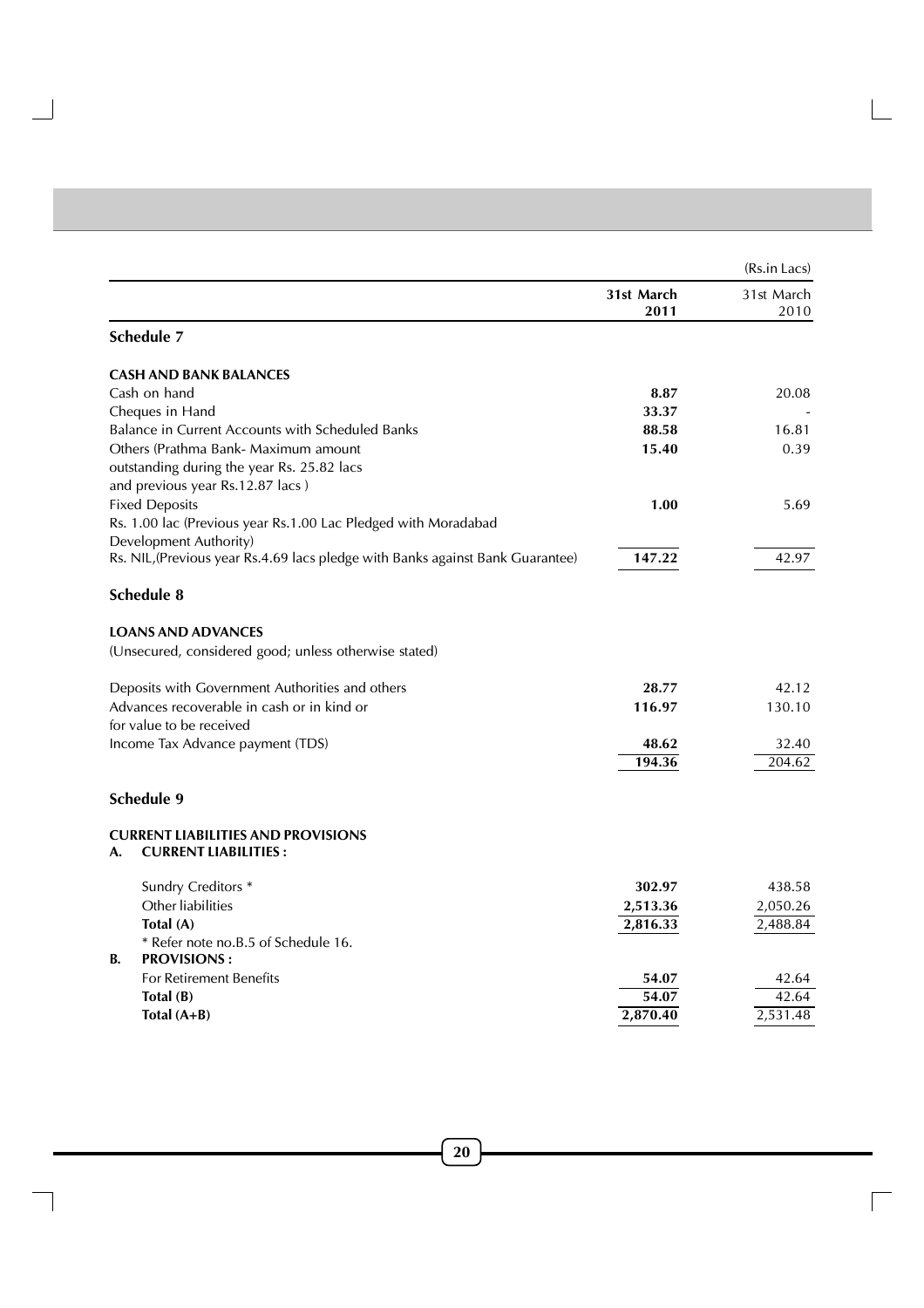|                                                           |           | (Rs.in Lacs) |
|-----------------------------------------------------------|-----------|--------------|
|                                                           | 2010-2011 | 2009-2010    |
| Schedule 10                                               |           |              |
| <b>OTHER INCOME</b>                                       |           |              |
| Interest on Deposit                                       | 4.00      | 3.04         |
| (TDS Rs 0.55 lacs Previous year Rs.0.42 Lacs)             |           |              |
| Profit on sale of Fixed Assets                            | 0.40      | 0.25         |
| Excess Provision of earlier years no longer required(net) | 0.23      |              |
| Balances written back (Net)                               | 8.33      | 0.47         |
| Conversion/Job charges                                    | 1,080.15  | 407.43       |
| Miscellaneous income                                      | 33.55     | 25.27        |
|                                                           | 1,126.66  | 436.46       |
| <b>Schedule 11</b>                                        |           |              |
| <b>INCREASE/(DECREASE) IN STOCKS</b>                      |           |              |
| <b>Opening Stocks</b>                                     |           |              |
| Stock-in-process                                          | 54.11     | 8.49         |
| <b>Finished Goods</b>                                     | 546.05    | 234.76       |
|                                                           | 600.16    | 243.25       |
| <b>Closing Stocks</b>                                     |           |              |
| Stock-in-process                                          | 35.49     | 54.11        |
| <b>Finished Goods</b>                                     | 1,016.58  | 546.05       |
|                                                           | 1,052.07  | 600.16       |
| Increase/(Decrease) in Stocks                             | 451.91    | 356.91       |
| <b>Schedule 12</b>                                        |           |              |
| <b>MANUFACTURING EXPENSES</b>                             |           |              |
| Raw materials consumed                                    | 8,178.98  | 4,380.42     |
| Consumption of Stores and Spares                          | 472.17    | 189.08       |
| Power, Fuel and Water                                     | 768.03    | 365.91       |
| Repairs to Machinery                                      | 30.08     | 15.05        |
| Repairs to Buildings                                      | 4.95      | 2.72         |
| Schedule 13                                               | 9,454.21  | 4,953.18     |
|                                                           |           |              |
| <b>EMPLOYEES</b>                                          |           |              |
| Salaries, Wages, Bonus, Gratuity, etc.                    | 368.96    | 263.83       |
| Contribution to Provident and other Funds                 | 23.40     | 16.73        |
| Employees' Welfare and other benefits                     | 10.06     | 7.03         |
|                                                           | 402.42    | 287.59       |

Г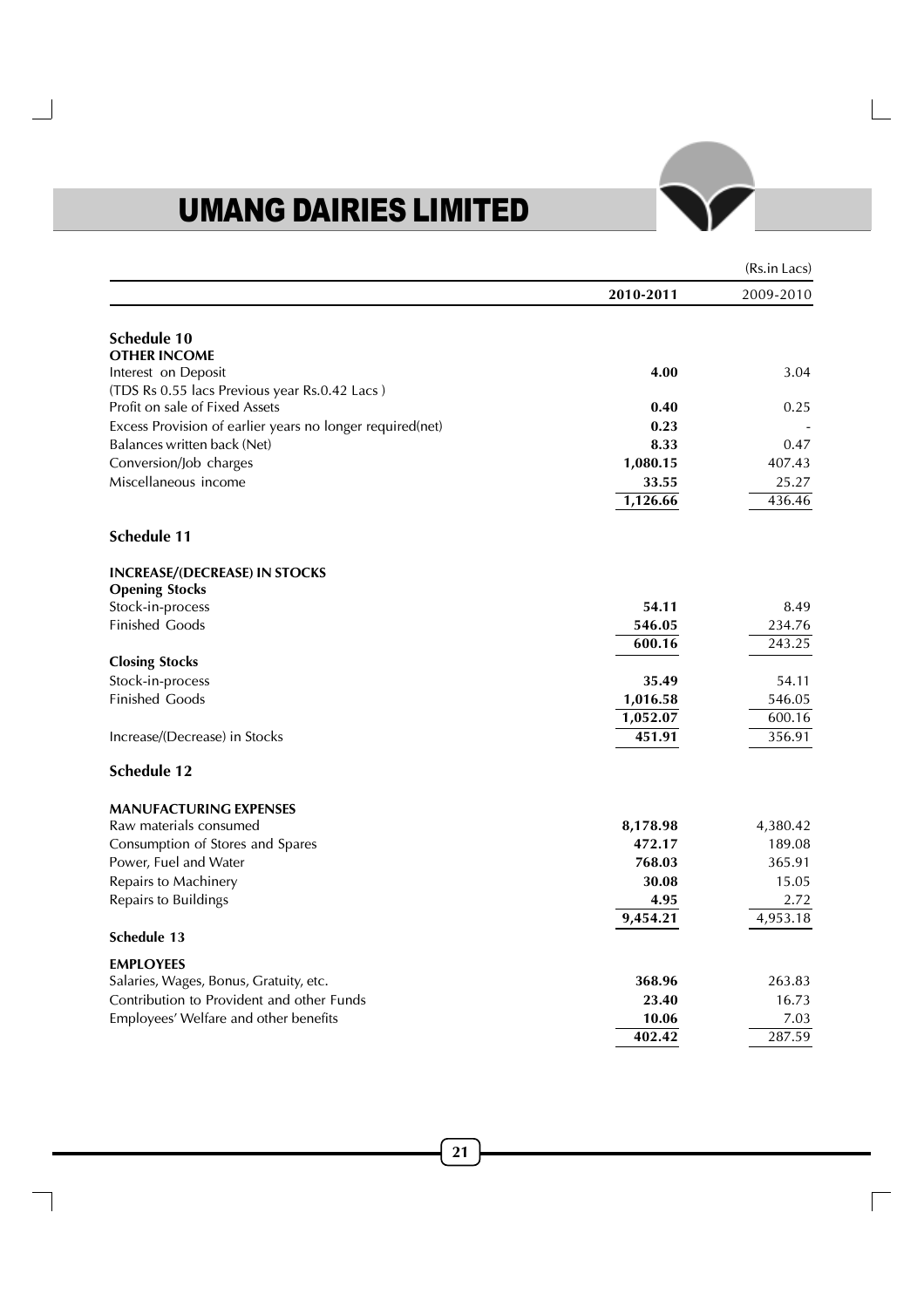|                                   |           | (Rs.in Lacs) |
|-----------------------------------|-----------|--------------|
|                                   | 2010-2011 | 2009-2010    |
| Schedule 14                       |           |              |
| <b>OTHER EXPENSES</b>             |           |              |
| Insurance                         | 9.02      | 4.18         |
| Rent                              | 5.98      | 5.53         |
| Freight and Forwarding charges    | 97.29     | 51.30        |
| Directors' Fee                    | 0.49      | 0.25         |
| Rates and Taxes                   | 2.84      | 12.65        |
| Travelling & Conveyance           | 20.90     | 15.81        |
| Advertisement and Sales promotion | 2.54      | 1.74         |
| Brokerage and Commission          | 55.77     | 31.39        |
| Loss on sale of Fixed Assets      | 0.06      | 0.33         |
| Miscellaneous expenses            | 112.84    | 81.83        |
|                                   | 307.73    | 205.01       |
| Schedule 15                       |           |              |
| <b>COST OF BORROWINGS</b>         |           |              |
| Interest on:                      |           |              |
| Loans                             | 28.80     | 27.88        |
| Others                            | 2.59      | 2.55         |
|                                   | 31.39     | 30.43        |

## **Schedule 16**

## **NOTES ON ACCOUNTS**

## **A.Significant Accounting Policies**

- 1. The financial statements have been prepared under historical cost convention on accrual basis in compliance with applicable Accounting Standards notified by the Companies (Accounting Standards) Rules, 2006 and relevant provisions of the Companies Act, 1956. Accounting Policies are consistent with the Generally Accepted Accounting Principles.
- 2. Fixed Assets are stated at cost of acquisition/purchase.
- 3. Expenditure during construction/erection period is included under Capital Work-in-Progress and allocated to the respective fixed assets on completion of construction/erection.
- 4. Depreciation is provided on Straight Line Method at the rates and in the manner specified in Schedule XIV to the Companies Act, 1956. Continuous process plants as defined in Schedule XIV have been considered on the basis of technical evaluation.
- 5. Foreign Currency transactions are recorded at the rate of exchange prevailing on the date of transactions. Assets and Liabilities related to foreign currency transactions are translated at exchange rate prevailing at the end of the year. Increase / decrease arising in respect there of are adjusted in the Profit and Loss Account. Premium/discount in respect of forward contracts is recognised over the life of the Contracts.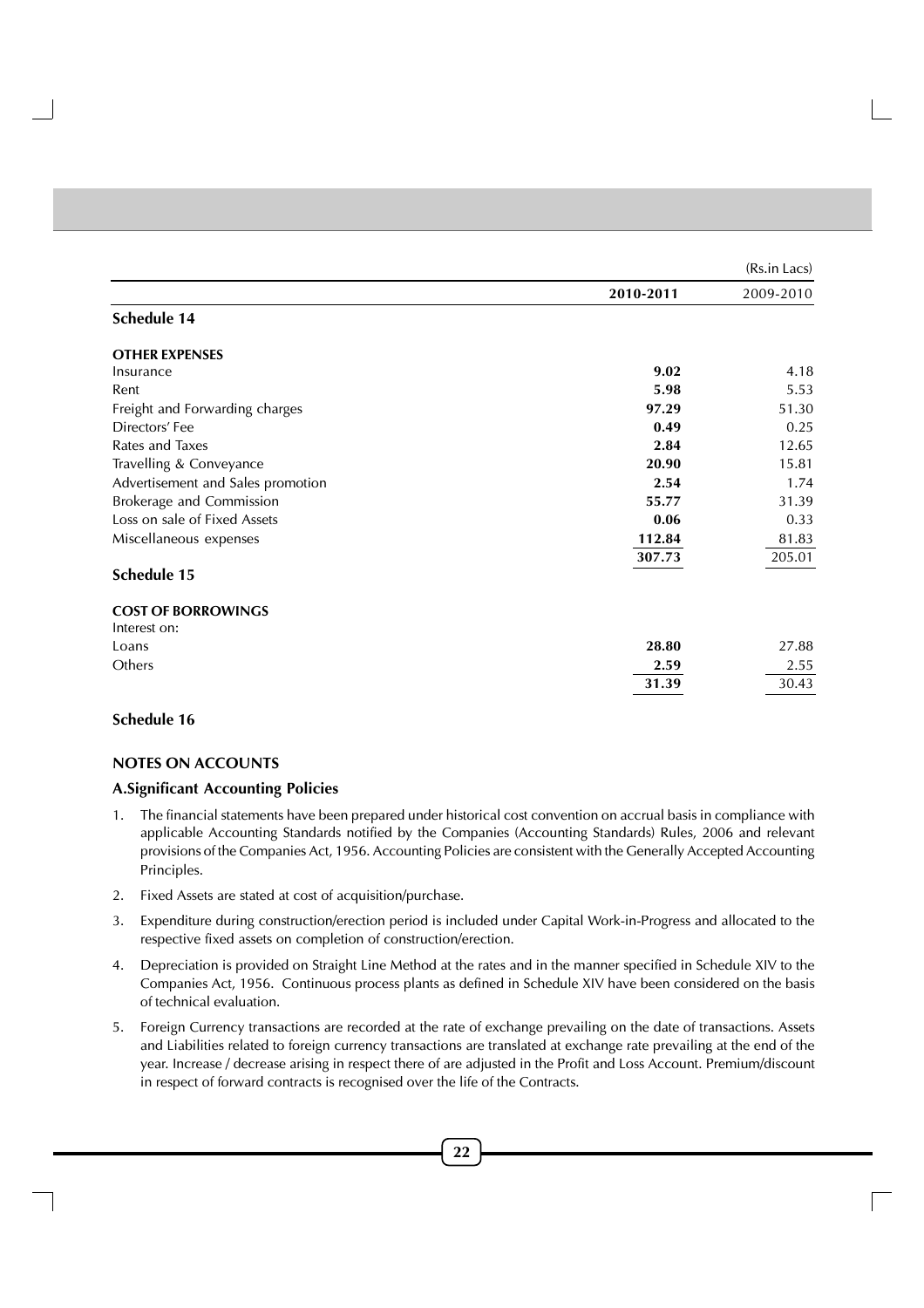#### **Schedule 16 (Contd...)**

- 6. Inventories are valued at lower of cost and net realisable value. The cost is computed on weighted average basis. Cost for the purpose of Finished Goods and Process Stock is determined considering material, labour and related overheads.
- 7. Interest and other costs in connection with the borrowing of the funds to the extent related/attributed to the acquisition/construction of qualifying fixed assets are capitalised upto the date when such assets are ready for its intended use and other borrowing costs are charged to P&L Account.
- 8. Revenue Expenditure on Research and Development is charged to Profit & Loss Account and Capital Expenditure is added to cost of Fixed Assets.
- 9. Employee Benefits
	- I. Defined Contribution Plan:

Employee benefits in the form of Provident Fund, ESI are considered as defined contribution plan and the contributions are recognised in the Profit and Loss Account of the year when the contributions to the respective funds are due. There are no other obligations other than the contributions payable to the respective authorities.

II. Defined Benefit Plan:

Retirement benefits in the form of Gratuity, Leave Encashment and PF (funded) are considered as defined benefit obligations and are provided for on the basis of actuarial valuation determined using the projected unit credit method, as at the date of the balance sheet. Actuarial gains/losses are immediately recognised in the Profit and Loss Account.

- III. Short-term compensated absences are provided based on past experience of leave availed.
- 10. An asset is treated as impaired when the carrying cost of assets exceeds its recoverable amount. An impairment loss is charged to the profit and loss account when an asset is identified as impaired. Reversal of impairment loss recognised in prior periods is recorded when there is an indication that the impairment losses recognised for the assets no longer exists or has decreased. Post impairment depreciation is provided on the revised carrying value of the asset over its remaining useful life.
- 11. Provision in respect of present obligation arising out of past events is made in Accounts when reliable estimates can be made of the amount of the obligation. Contingent Liabilities (if material) are disclosed by way of Notes to Accounts. Contingent Assets are neither recognised nor disclosed in Financial Statements but are included, if any, in the Director's Report.
- 12. Current Tax is the amount of Tax payable on the estimated taxable income for the current year as per the Provision of Income Tax Act, 1961. Deferred Tax Assets and liabilities are recognised for timing differences in respect of current year and prospective years. Deferred Tax Asset is recognised on the basis of reasonable/virtual certainty that sufficient future taxable income will be available against which the same can be realised.

#### **B. Notes on Accounts**

- 1. Pursuant to Rehabilitation Scheme (The Scheme) sanctioned by Hon'ble Board for Industrial and Financial Reconstruction (BIFR) vide its Order dated 03.08.2009 effective from the cut off date i.e. 01.10.2008, in previous year
	- a) (i) Paid up value of equity shares have been reduced from Rs. 10/- to Rs. 5/- resulting in capital reduction aggregating to Rs. 600.16 lacs. Further face value of equity shares (paid up capital) have been reduced from Rs. 10/- to Rs. 5/- (per share). Rs. 600.16 lacs on reduction of equity share capital has been adjusted against debit balance of the Profit & Loss Account. (ii) provision for Preference Share Premium amounting to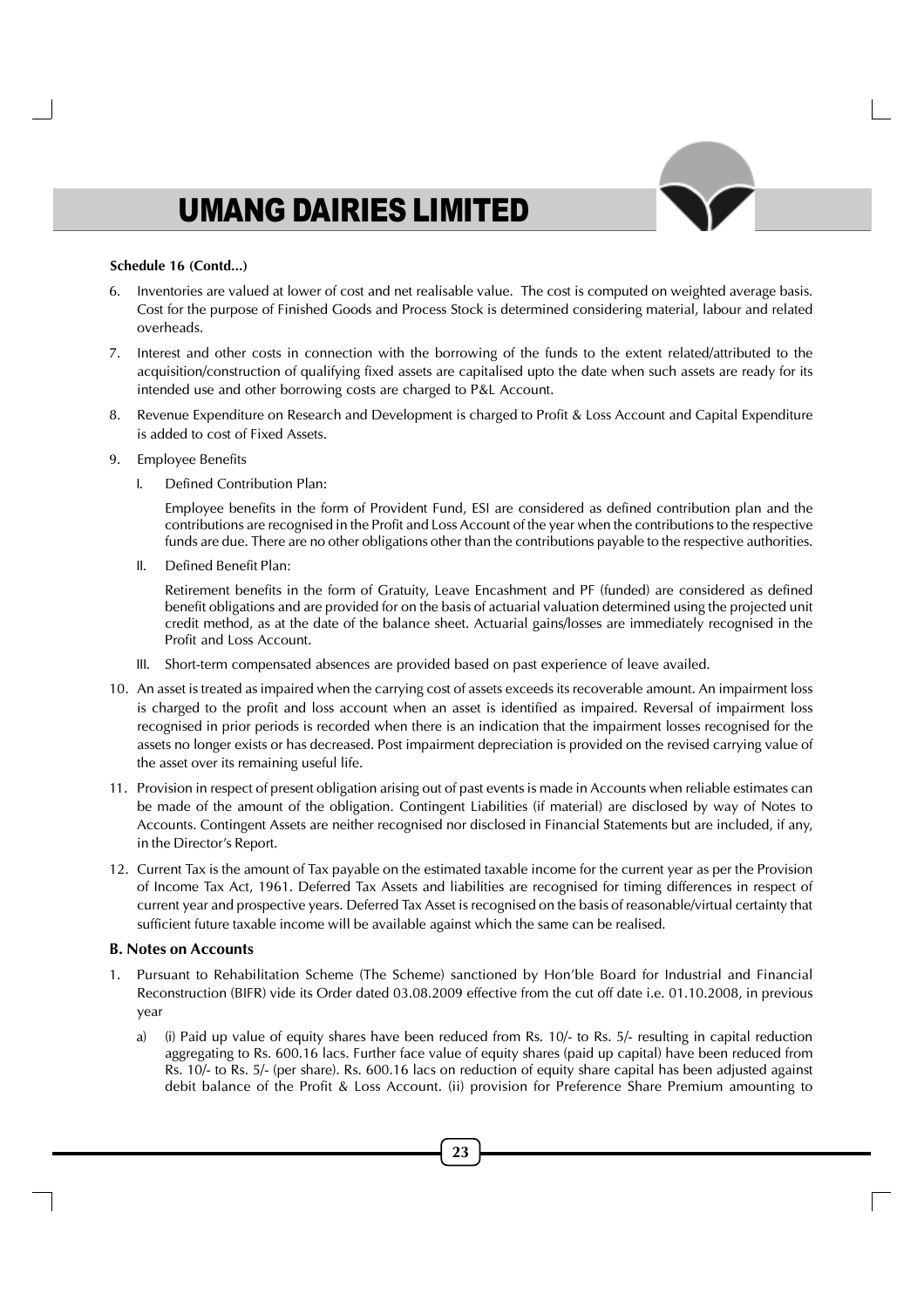#### **Schedule 16 (Contd...)**

Rs. 179.50 lacs has been written back and loan liability {net of interest cost up to cut off date amounting to Rs. 217.42 lacs pertaining to previous periods} aggregating to Rs. 564.49 lacs has been subsided (including extinguishment of debentures). The Company is in process of getting NOC from debenture trustee. Accordingly Rs. 743.99 lacs have been shown as 'Extra Ordinary Items' in the Profit & Loss Account.

- b) Liability of Housing loan and Term loan from a body corporate (which is not traceable) has been recognized to the extent and in terms of BIFR order. Housing loan party has not agreed with the order of BIFR and has filed appeal before the Hon'ble AAIFR, which is pending adjudication; impact, if any, on this account will be considered on final resolution.
- c) Uttar Pradesh State Govt. to extend sales tax exemption period for the balance amount of Rs. 1465.08 lacs (being difference between Rs. 2722.12 lacs and Rs 1257.04 lacs), allow concessions as per UP State Govt. Policy Guidelines for Sick Industrial Units, exempt from the applicability of minimum demand charges of electricity, electricity duty etc; for a period of 7 years from the cut off date. Pending necessary approval from UP State Govt., no impact of the same has been considered in these accounts.
- d) Out of remaining loan liability (after subsidence as above) of Rs. 1294.63 lacs, 100 lacs new equity shares of Rs.5/ each, fully paid up, aggregating to Rs. 500 lacs has been allotted to the promoter group companies and balance amount was shown as Term Loan.
- 2. Charges in respect of debentures extinguished in previous year pursuant to rehabilitation scheme (The Scheme) sanctioned by Hon'ble Board for Industrial and Financial Reconstruction (BIFR) are in process of satisfaction.
- 3. Contingent liabilities in respect of claims disputed/not accepted and not provided for is Rs.348 lacs as certified by the management (previous year Rs.351.39 lacs). Details thereof are, Sales tax Rs.97.09 lacs (previous year Rs. 97.09 lacs), Mandi fee (U.P.) Rs.181.66 lacs (previous year 181.66 lacs), Milk Cess (U.P.) Rs. 69.25 lacs (previous year Rs. 69.25 lacs) and Income tax Rs. NIL (previous year Rs.3.39 lacs).Interest impact on above, if any, will be considered as and when arise.
- 4. (a) In respect of certain disallowances and additions made by the Income Tax Authorities, appeals are pending before the Appellate Authorities and adjustment, if any, will be made after the same are finally settled.

(b) In the absence of taxable profits no provision for tax has been made.

- 5. The company is in the process of compiling the additional information required to be disclosed under the Micro, Small and Medium Enterprises Development Act, 2006. The management is currently in the process of identifying enterprises which have provided goods and services to the company and which qualify under the definition of micro, small and medium enterprises, as defined under Micro, Small and Medium Enterprises Development Act, 2006. Accordingly, the disclosure in respect of the amounts payable to such micro, small and medium enterprises as at 31st March 2011 (including interest paid/ payable, if any to them) has not been made in the financial statements. However, in view of the management, the impact of interest, if any, that may be payable in accordance with the provisions of the Act is not expected to be material.
- 6. Research and Development expenditure amounting to Rs. 0.22 lacs (previous year Rs. 0.21 lacs) has been debited to Profit and Loss account.
- 7. The Accounts have been prepared on the basis of 'Going Concern Concept' despite negative net worth as on 31.03.2011 in view of Rehabilitation Scheme sanctioned by the Board for Industrial and Financial Reconstruction and management is confident about positive business results in near future.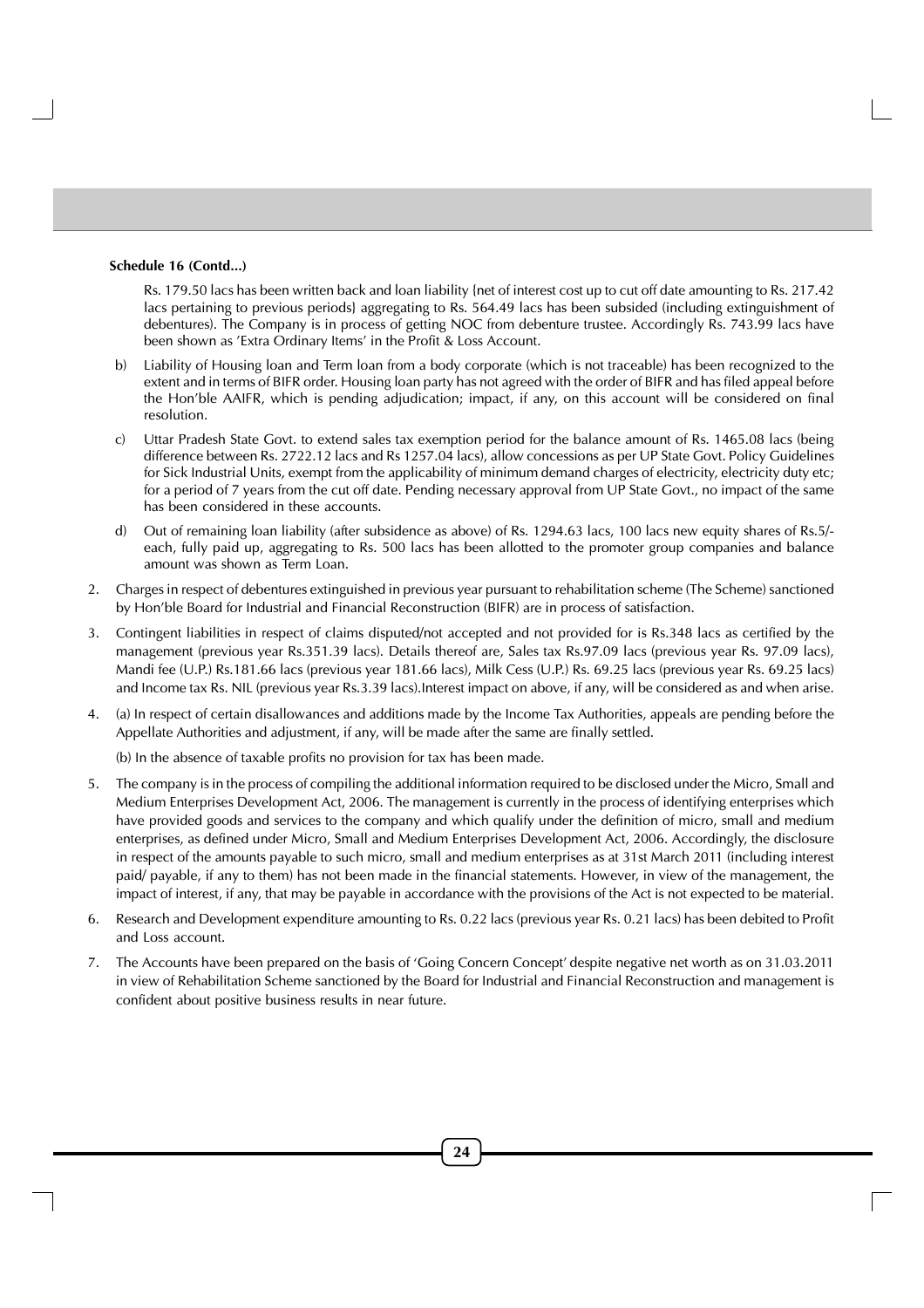## **Schedule 16 (Contd...)**

## 8. EMPLOYEE BENEFITS:

(a) The status of the gratuity and leave encashment as per actuarial valuation on March 31, 2011 is as follows:

|                         |                                                                                |                                |                                           |                              | (Rs. in lacs)                               |
|-------------------------|--------------------------------------------------------------------------------|--------------------------------|-------------------------------------------|------------------------------|---------------------------------------------|
|                         |                                                                                |                                | For the year ended<br>31st March 2011     |                              | For the year ended<br>31st March 2010       |
|                         |                                                                                | Gratuity<br>$(Non-$<br>Funded) | Leave<br>Encashment<br>$(Non-$<br>Funded) | Gratuity<br>(Non-<br>Funded) | Leave<br>Encashment  <br>$(Non-$<br>Funded) |
| $\mathbf{I}$            | Expense recognized in the statement of profit and loss                         |                                |                                           |                              |                                             |
| a)                      | Current service cost                                                           | 5.36                           | 6.01                                      | 3.89                         | 4.31                                        |
| b)                      | Interest cost                                                                  | 1.89                           | 1.10                                      | 1.62                         | 0.86                                        |
| c)                      | Net actuarial (gain)/ loss recognized in the period                            | 0.22                           | 0.60                                      | 0.54                         | 1.71                                        |
| $\overline{d}$          | Expenses recognized in the statement of profit & losses                        | 7.47                           | 7.71                                      | 6.04                         | 6.87                                        |
| $\mathbf{H}$            | Net Assets/(liability) recognized in the Balance sheet as<br>at March 31, 2011 |                                |                                           |                              |                                             |
| a)                      | Present value of obligation as at the end of the period                        | 32.9                           | 20.44                                     | 26.96                        | 15.68                                       |
| $\mathbf{b}$            | Net asset/(liability) recognized in balance sheet                              | (32.9)                         | (20.44)                                   | (26.96)                      | (15.68)                                     |
| Ш                       | Change in present value of obligation                                          |                                |                                           |                              |                                             |
| a)                      | Present value of obligation as at the beginning of the<br>period (01/04/2010)  | 26.96                          | 15.68                                     | 23.16                        | 12.22                                       |
| b)                      | Interest cost                                                                  | 1.89                           | 1.10                                      | 1.62                         | 0.86                                        |
| $\mathsf{C}$            | Current service cost                                                           | 5.36                           | 6.01                                      | 3.89                         | 4.31                                        |
| d)                      | Benefits paid                                                                  | (1.53)                         | (2.96)                                    | (2.23)                       | (3.42)                                      |
| $\epsilon$ )            | Actuarial (gain)/loss on obligation                                            | 0.22                           | 0.60                                      | 0.54                         | 1.71                                        |
| f)                      | Present value of obligation as at the end of<br>Period (31/03/2011)            | 32.9                           | 20.44                                     | 26.96                        | 15.68                                       |
| IV                      | Changes in the fair value of plan assets                                       |                                |                                           |                              |                                             |
| $\overline{\mathbf{v}}$ | The Major Category of Plan assets as a percentage to total plan                | N.A.                           | N.A.                                      | N.A.                         | N.A.                                        |
| VI                      | <b>Actuarial Assumptions</b>                                                   |                                |                                           |                              |                                             |
|                         | <b>Economic Assumptions:</b>                                                   |                                |                                           |                              |                                             |
|                         | Discounting Rate                                                               | 7.00%                          |                                           |                              | 7.00%                                       |
|                         | Future salary Increase                                                         | $5.00\%$                       |                                           |                              | 5.00%                                       |
|                         | Expected Rate of return on plan assets                                         |                                |                                           |                              |                                             |
|                         | <b>Demographic Assumptions:</b>                                                |                                |                                           |                              |                                             |
|                         | Retirement Age                                                                 | 58 Years                       |                                           | 58 Years                     |                                             |
|                         | Mortality Table                                                                | LIC (1994-96)                  |                                           |                              | LIC (1994-96)                               |
|                         |                                                                                | duly modified                  |                                           |                              | duly modified                               |
|                         | <b>Withdrawal Rates</b>                                                        |                                |                                           |                              |                                             |
|                         | Age                                                                            |                                | Withdrawal Rate (%)                       |                              | Withdrawal Rate (%)                         |
|                         | Up to 30 Years                                                                 |                                | 3.00                                      |                              | 3.00                                        |
|                         | Up to 44 Years                                                                 |                                | 2.00                                      |                              | 2.00                                        |
|                         | <b>Above 44 Years</b>                                                          | 1.00                           |                                           | 1.00                         |                                             |

Г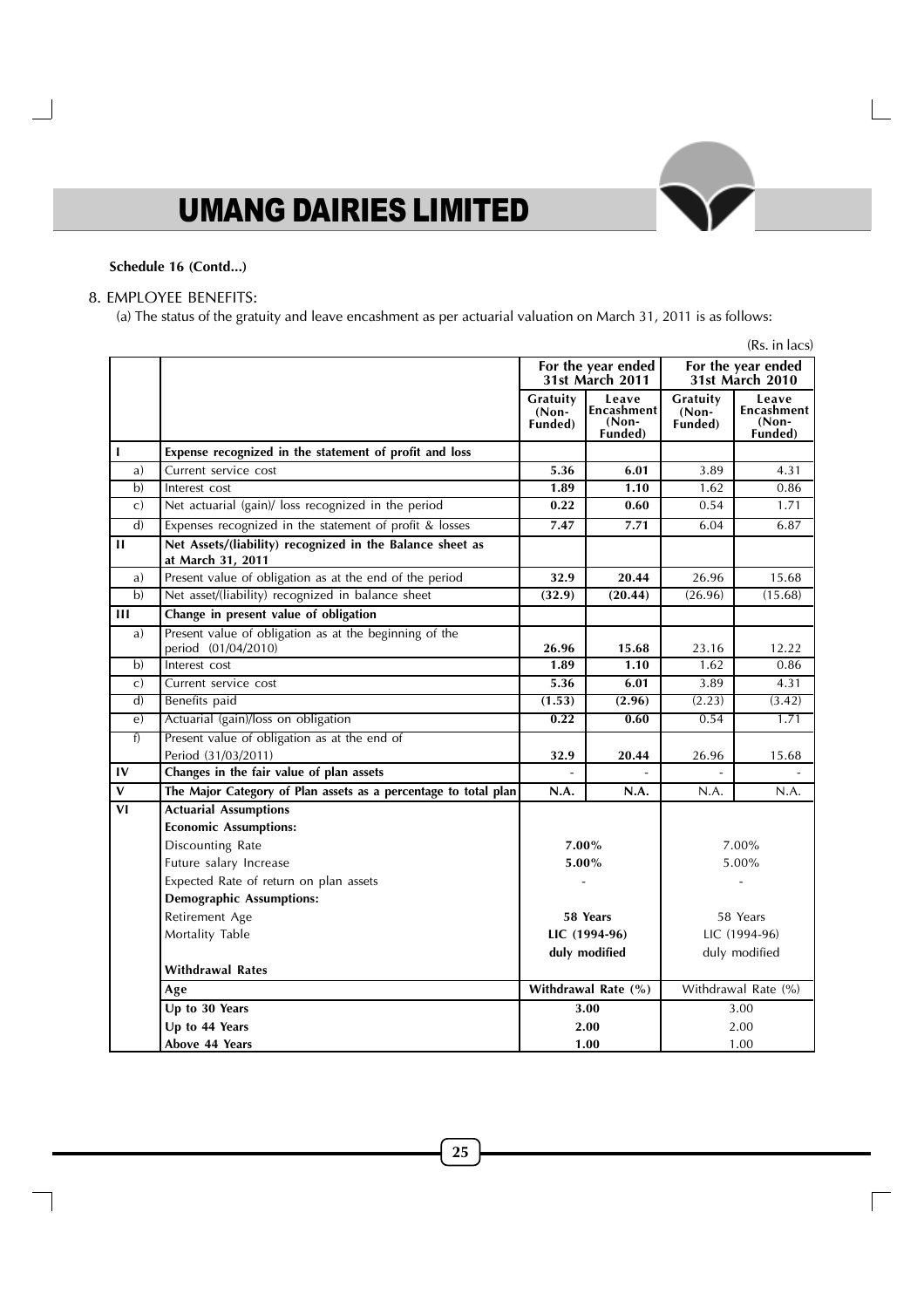#### **Schedule 16 (Contd...)**

(b) (i) Defined Benefits Plans

Amounts recognised as an expense and included in Schedule 13: item "Salaries, Wages, Bonus, Gratuity etc." included Rs. 7.47 lacs (previous year Rs. 6.04 lacs) for Gratuity & Rs. 7.71 lacs (previous year Rs. 6.87 lacs) for Leave encashment;

(ii) Defined Contribution Plans

Amounts recognised as an expense and included in Schedule 13 "Contribution to PF & other funds" of profit & loss account is Rs. 23.40 lacs (previous year Rs. 16.73 lacs) and amount included in pre-operative expenses in note no. 14 herein below "Contribution to PF & other funds" is NIL (Previous year Rs. 0.62 lacs).

- (c) The estimates of future salary increases, considered in actuarial valuation, take account of inflation, seniority, promotion and other relevant factors, such as supply and demand in the employment market.
- 9. Since the Company has substantial carried forward business losses and unabsorbed depreciation, it is unlikely to have taxable profits in near future and hence it is not considered necessary to create deferred tax asset (net) in accordance with the Accounting Standard – 22 issued by the Institute of Chartered Accountants of India.
- 10. The Company has only one business segment, i.e., Dairy Products, hence segment reporting as defined in Accounting Standard  $-17$  is not applicable.
- 11. Balances Written Back under other income is net of balances written off amounting to Rs. NIL (Previous year Rs. 0.07 lacs).
- 12. Conversion charges under Other Income represent income on account of contract manufacturing activities undertaken during the year.
- 13. As stipulated in Accounting Standard on Impairment of Assets (AS -28), the Management has carried out review of the remaining useful lives of its Fixed Assets and its value in use. As the recoverable amount as per projections exceeds the carrying amount, no impairment has been provided for in the accounts.
- 14. (i) Building & capital work in progress includes Rs. 928.12 lacs(Previous year 936.74 lacs) & Rs.20.88 lacs (Previous year NIL) respectively being cost which under an agreement to transfer subject to BIFR Approval, pending which the cost to the extent of Rs. 949.00 lacs (Previous year Rs. 887.00 lacs) has been funded by the other party and included in "Other Liabilities".
	- (ii) Capital Work-in Progress includes building under construction, advance to suppliers and pre-operative expenses pending capitalisation. Pre-operative expenses pending capitalization are as follows:

|                                         |         | Rs./Lacs       |  |
|-----------------------------------------|---------|----------------|--|
|                                         | 2010-11 | 2009-10        |  |
| Electricity & Power                     |         | 15.37          |  |
| Salaries & Wages                        |         | 14.66          |  |
| Contribution to Provident & Other Funds |         | 0.62           |  |
| Fees for Technical Assistance           |         | 0.56           |  |
| Travelling & Conveyance                 |         | 1.33           |  |
| Fees & Subscription                     |         | 10.00          |  |
| Miscellaneous Expenses                  |         | 3.44<br>45.98  |  |
| Add: Expenditure upto previous year     |         | 30.53<br>76.51 |  |
| Less: Transferred to Fixed Assets       |         | 76.51          |  |
|                                         |         |                |  |

- 15. Loans and Advances include loan to employees of Rs. 1.29 lacs (previous year Rs. 0.82 lacs) in the ordinary course of business and as per service rules of the Company. Maximum amount outstanding during the year Rs. 8.58 lacs (previous year Rs. 1.00 lacs).
- 16. Balances of certain Debtors, Loans & Advances and Current Liabilities (including Advance from Customers) and Secured Loans are in the process of confirmation/reconciliation.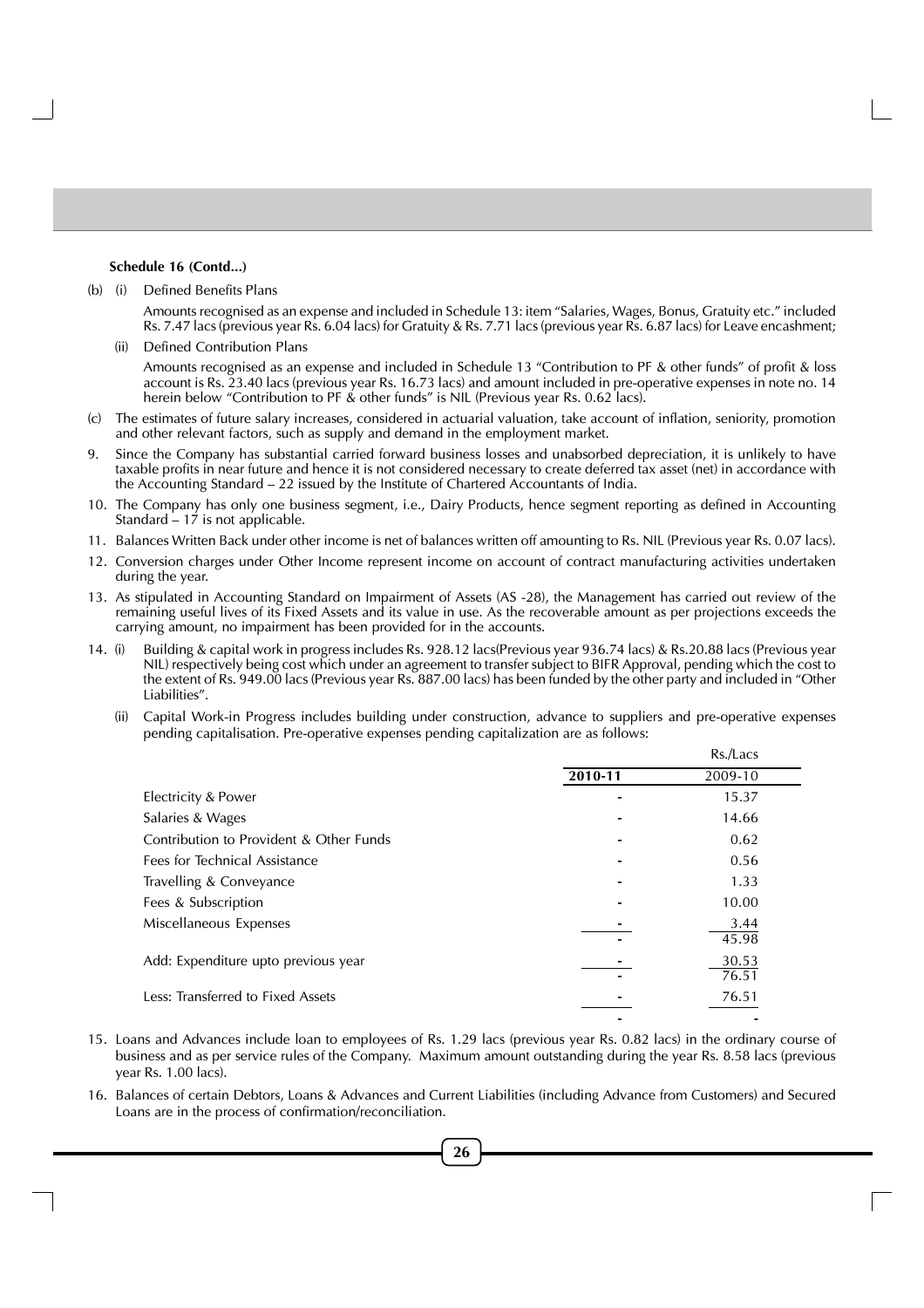| 17. Basic and Diluted Earnings per Share (Pursuant to Accounting Standard - 20): |          |               |
|----------------------------------------------------------------------------------|----------|---------------|
|                                                                                  | 2010-11  | 2009-10       |
| Surplus /(Deficit) for the year (Rs./Lacs)                                       |          |               |
| -Before Extra Ordinary Items                                                     | 331.37   | (202.38)      |
| -After Extra Ordinary items                                                      | 331.37   | (541.61)      |
| Weighted average number of equity shares (Nos.)                                  | 22003200 | 22003200      |
| Nominal value of equity shares (Rs.)                                             | 5        | 5             |
| Basic Earning per Share (Rs.)                                                    |          |               |
| -Before Extra Ordinary Items                                                     | 1.51     | (0.92)        |
| -After Extra Ordinary items                                                      | 1.51     | 2.46          |
| Diluted Earning per Share (Rs.)                                                  |          |               |
| -Before Extra Ordinary Items                                                     | 1.51     | (0.92)        |
| -After Extra Ordinary items                                                      | 1.51     | 2.46          |
| 18. Amount paid to Auditors:                                                     |          |               |
| (Including Service Tax)                                                          |          | (Rs. in Lacs) |
|                                                                                  | 2010-11  | 2009-10       |
| <b>Audit Fees</b>                                                                | 1.33     | 1.33          |
| <b>Tax Audit Fees</b>                                                            | 0.17     | 0.54          |
| <b>Other Services</b>                                                            | 0.54     | 0.38          |
| Reimbursement of expenses                                                        | 0.07     | 0.07          |
|                                                                                  | 2.11     | 1.95          |

19. As per Accounting Standard 18 "Related Party Disclosure" there is no related party identified during the year. Hence, there is no related party transaction during the year which needs to be disclosed.

20. Estimated amount of contracts remaining to be executed on capital account Rs. 7.82 Lacs (previous year Rs. 12.67 lacs), {net of advances Rs.NIL (previous year Rs. 4.23 lacs)}.

21. Prior period expenses included in respective heads of accounts are Rates & Taxes exp. Rs. 0.15 lacs (Previous year Rs. 6.23 lacs), interest Rs. NIL (Previous year Rs. 0.57 lacs), legal & professional exp. Rs. NIL (Previous year Rs. 1.31 lacs). Prior period incomes included in respective heads are duty drawback Rs.0.60 lacs (Previous year NIL) & Insurance Rs. 0.42 lacs (Previous year NIL).

22. Particulars of Capacity, Production, Sales and Stock:

| Installed Capacity (as certified<br>by the Management) |          |         |         |                |         | products will vary depending on the product mix. | : 3 Lac Litres of milk processing per day. Capacity for end |
|--------------------------------------------------------|----------|---------|---------|----------------|---------|--------------------------------------------------|-------------------------------------------------------------|
|                                                        |          |         | Ghee#   | <b>Powders</b> |         |                                                  | <b>Liquid Milk</b>                                          |
| <b>Particulars</b>                                     | Unit     | 2010-11 | 2009-10 | 2010-11        | 2009-10 | 2010-11                                          | 2009-10                                                     |
| Op. Stock                                              | MT       | 149.69  | 17.60   | 208.64         | 185.29  | --                                               | $- -$                                                       |
|                                                        | Rs./Lacs | 312.20  | 30.18   | 233.85         | 204.58  | --                                               | $- -$                                                       |

Production@ MT/KL **1895.90** 1020.12 **3559.96** 1672.89 **184.03** 3191.83\* Sales MT/KL **1760.52** 888.03 **3454.46** 1649.54 **184.03** 3191.83

Cl. Stock MT **285.07** 149.69 **314.14** 208.64 **--** --

Rs/Lacs **3732.06** 1850.41 **5325.80** 2156.70 **51.09** 617.47

Rs/Lacs **575.58** 312.20 **441.00** 233.85 **--** --

Purchased during the year.

# Ghee includes Butter.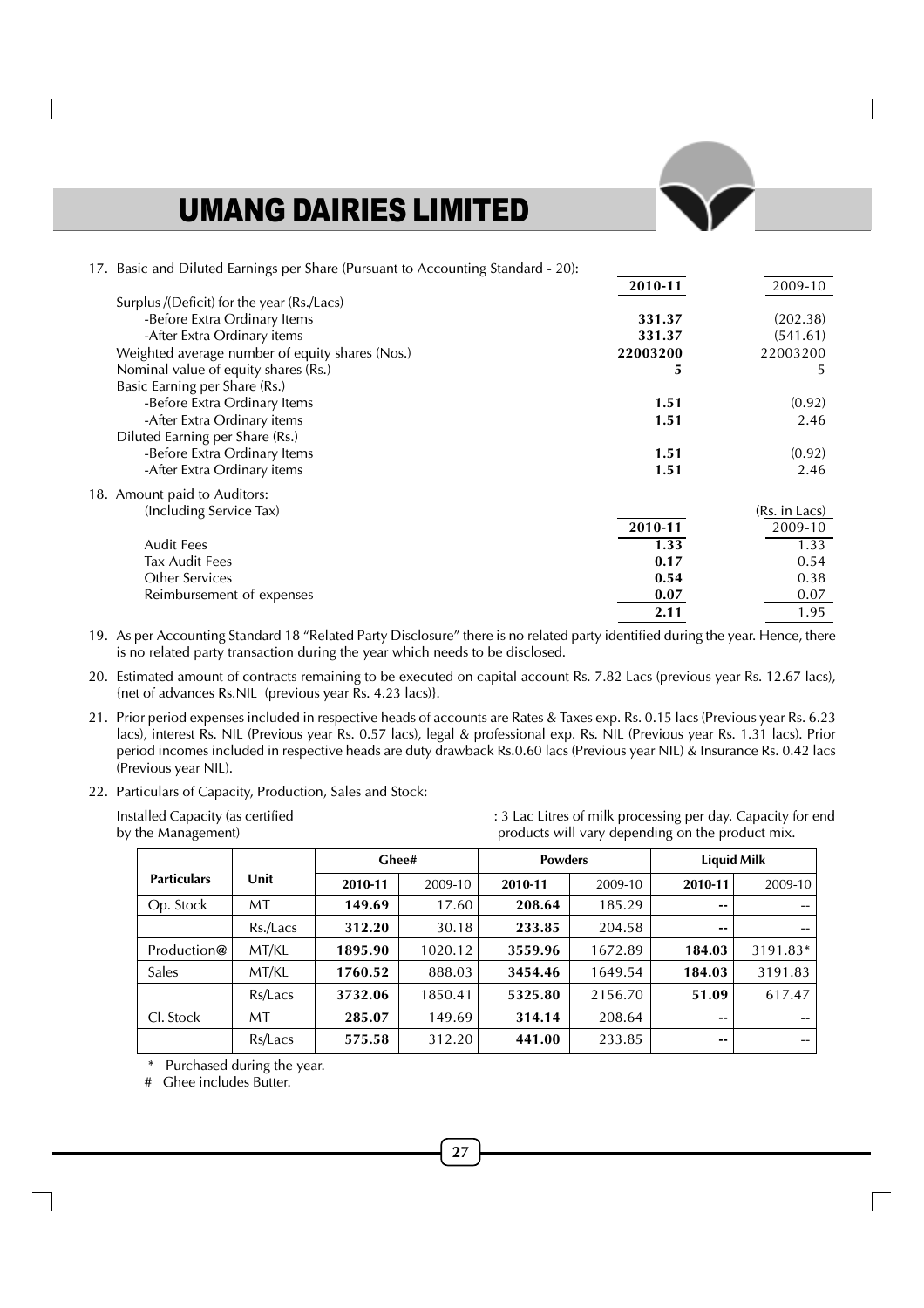- @ Excluding contract manufacturing of Ghee and Butter NIL M.T. (previous year 154.80 M.T.), Powders 35.25 M.T (Previous year NIL M.T.) and Liquid Milk 1089.30 MT (Previous Year 394.30).
- 23. Particulars of Raw Materials, Stores & Spares consumed:

|                                                                                                                     |             |         | (Rs. in Lacs) |
|---------------------------------------------------------------------------------------------------------------------|-------------|---------|---------------|
|                                                                                                                     |             | 2010-11 | 2009-10       |
| Raw material (Indigenous – 100%)                                                                                    |             |         |               |
| -Raw Milk                                                                                                           | Lacs Litres | 376.20  | 225.46        |
|                                                                                                                     | Rs./Lacs    | 8052.33 | 4326.20       |
| -Others                                                                                                             | Rs./Lacs    | 126.65  | 54.22         |
| Stores & Spares                                                                                                     |             |         |               |
| -Indigenous                                                                                                         | Rs./Lacs    | 472.17  | 189.08        |
| -Imported`                                                                                                          | Rs./Lacs    | ۰       |               |
| <b>Other Particulars:</b><br>24.<br>Expenditure/Earnings in Foreign Currency<br>Earnings in Foreign Currency<br>(a) |             |         |               |
| F.O.B. Value of exports<br>C.I.F. Value of Imports:<br>(b)                                                          |             | 427.45  | 61.03         |
| Components and Spare Parts                                                                                          |             | 0.71    |               |

25. Previous Year figures have been re-grouped / rearranged / recasted wherever necessary.

As per our report of even date.

| for LODHA & CO.<br><b>Chartered Accountants</b>                                    |                   |                                                     |                  |
|------------------------------------------------------------------------------------|-------------------|-----------------------------------------------------|------------------|
| N.K. Lodha<br>Partner<br>(Membership No. 85155)<br>Firm Registration No. - 301051E | Manager           | D.B. Doda<br>R.C. Jain<br>R.C. Periwal<br>R.L. Saha | <b>Directors</b> |
| New Delhi: 25.05.2011                                                              | Company Secretary |                                                     |                  |

**28**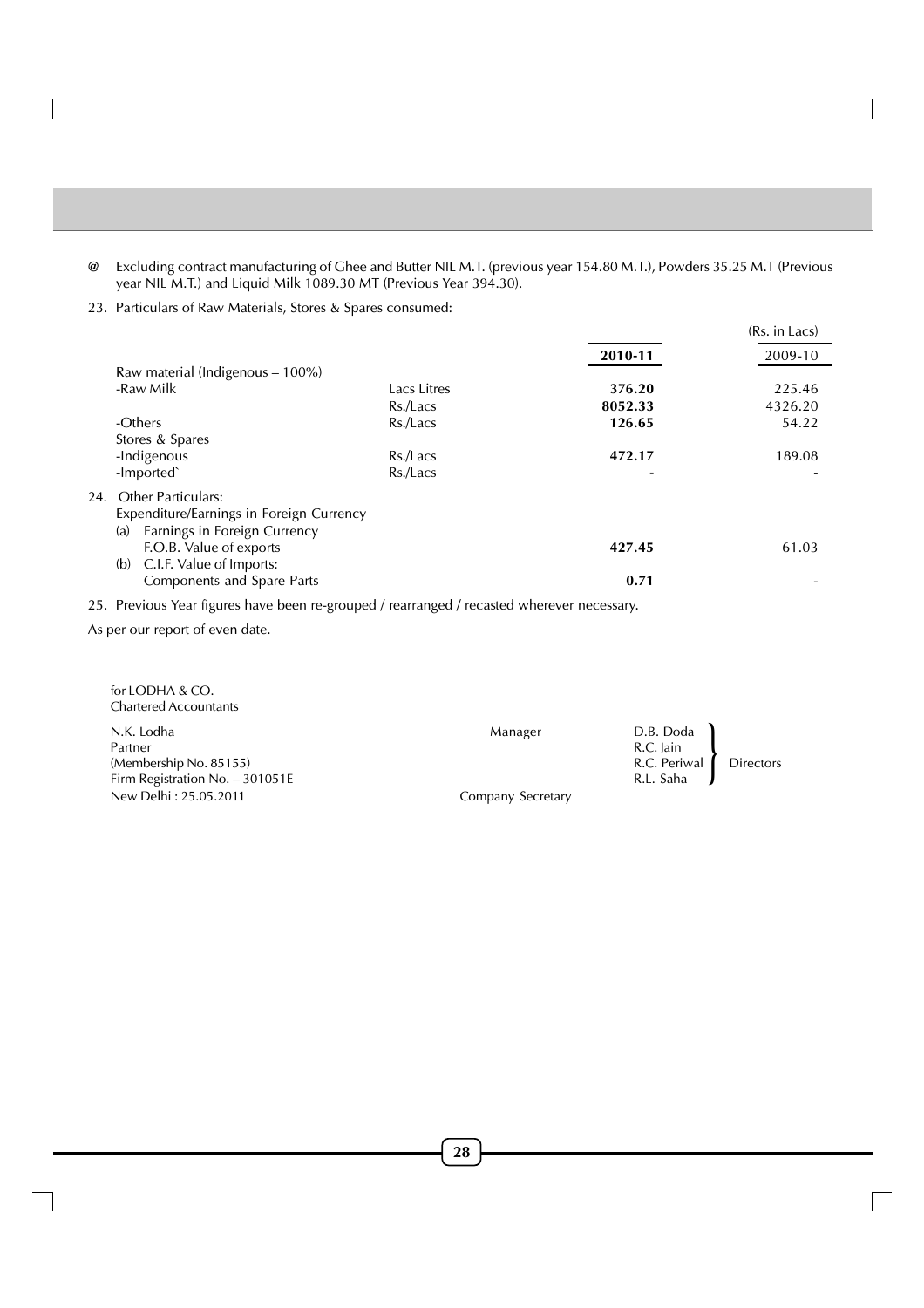# **CASH FLOW STATEMENT FOR THE YEAR ENDED 31ST MARCH, 2011**

|              |                                                                |           | (Rs.in Lacs) |
|--------------|----------------------------------------------------------------|-----------|--------------|
|              |                                                                | 2010-2011 | 2009-2010    |
| A.           | <b>Cash Flow from Operating Activities</b>                     |           |              |
|              | Net Profit (+)/Loss(-) before taxation and extraordinary items | 331.37    | (202.38)     |
|              | Adjustments for :                                              |           |              |
|              | Depreciation                                                   | 160.40    | 144.12       |
|              | Interest income                                                | (4.00)    | (3.04)       |
|              | Excess Provision of earlier years no longer required(net)      | 0.23      |              |
|              | Balances Written back (Net)                                    | 8.33      | 0.47         |
|              | Interest & Finance Charges                                     | 31.39     | 30.43        |
|              | (Profit)/loss on sale of Fixed Assets (net)                    | (0.34)    | 0.08         |
|              | Operating Profit before working capital changes                | 527.38    | (30.32)      |
|              | (Increase)/ Decrease in Inventories                            | (494.82)  | (389.18)     |
|              | (Increase) / Decrease in Trade and other Receivables           | (5.21)    | (66.77)      |
|              | Increase/ (Decrease) in Trade and Other Payables               | 335.50    | 874.57       |
|              | Cash Generated from Operations                                 | 362.85    | 388.30       |
|              | Direct Tax paid                                                | (16.22)   | (11.43)      |
|              | Net Cash from operating activities                             | 346.63    | 376.87       |
| <b>B.</b>    | Cash Flow from Investing Activities                            |           |              |
|              | Purchase of Fixed Assets including CWIP                        | (121.88)  | (369.53)     |
|              | Proceeds from sale of Fixed Assets                             | 10.23     | 0.44         |
|              | Interest Received                                              | 5.80      | 1.24         |
|              | Net Cash from Investing activities                             | (105.85)  | (367.85)     |
| $\mathbf{C}$ | <b>Cash Flow from Financing Activities</b>                     |           |              |
|              | Repayment of Borrowings                                        | (100.00)  | (15.13)      |
|              | Interest paid                                                  | (36.53)   | (30.43)      |
|              | Net Cash used in financing activities                          | (136.53)  | (45.56)      |
|              | Net Increase/(Decrease) in cash and cash equivalents (A+B+C)   | 104.25    | (36.54)      |
|              | Cash and Cash equivalents being Cash and Bank balances         | 42.97     | 79.51        |
|              | as at the beginning of the year                                |           |              |
|              | Cash and Cash equivalents being Cash and Bank balances         | 147.22    | 42.97        |
|              | as at the end of the year                                      |           |              |

Note:

Previous year's figures have been regrouped / rearranged / recasted whereever necessary.

| for LODHA & CO.<br><b>Chartered Accountants</b> |                   |                        |                  |
|-------------------------------------------------|-------------------|------------------------|------------------|
| N.K. Lodha<br>Partner                           | Manager           | D.B. Doda<br>R.C. Jain |                  |
| (Membership No. 85155)                          |                   | R.C. Periwal           | <b>Directors</b> |
| Firm Registration No. $-301051E$                |                   | R.L. Saha              |                  |
| New Delhi: 25.05.2011                           | Company Secretary |                        |                  |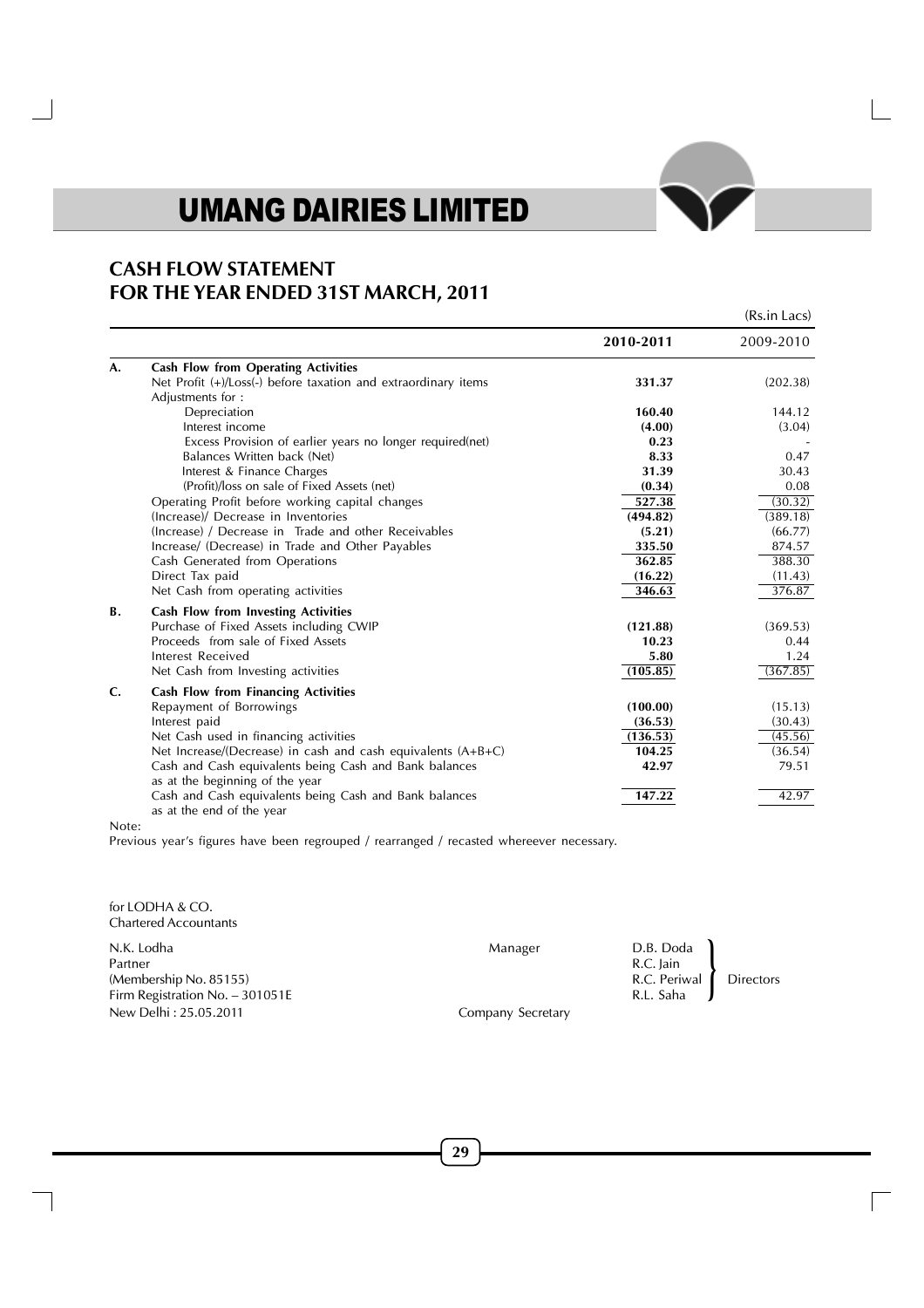# **BALANCE SHEET ABSTRACT AND COMPANY'S GENERAL BUSINESS PROFILE AS PER SCHEDULE VI, PART (IV) OF THE COMPANIES ACT 1956**

| Ι.  | <b>Registration Details</b><br>Registration No.<br><b>State Code</b>                          |                          | 20-14942<br>20 |                   |
|-----|-----------------------------------------------------------------------------------------------|--------------------------|----------------|-------------------|
| П.  | Capital Raised during the year/period                                                         |                          |                |                   |
|     |                                                                                               |                          |                | (Rs.in thousands) |
|     |                                                                                               |                          | 31st March     | 31st March        |
|     |                                                                                               |                          | 2011           | 2010              |
|     | <b>Public Issue</b>                                                                           |                          |                |                   |
|     | <b>Rights Issue</b><br>Private Placement                                                      |                          |                |                   |
|     |                                                                                               |                          |                |                   |
| Ш.  | <b>Position On Mobilisation and Deployment of Funds</b>                                       |                          |                |                   |
|     | <b>Total Liabilities</b>                                                                      |                          | 5,32,128       | 5,08,236          |
|     | <b>Total Assets</b>                                                                           |                          | 5,32,128       | 5,08,236          |
|     | <b>SOURCE OF FUNDS</b>                                                                        |                          |                |                   |
|     | Paid-up Capital                                                                               |                          | 1,45,916       | 1,45,916          |
|     | Reserves & Surplus                                                                            |                          |                |                   |
|     | Secured Loans                                                                                 |                          | 79,872         | 89,872            |
|     | Unsecured Loans                                                                               |                          | 19,300         | 19,300            |
|     | <b>APPLICATION OF FUNDS</b>                                                                   |                          |                |                   |
|     | <b>Net Fixed Assets</b>                                                                       |                          | 1,83,332       | 1,88,173          |
|     | Investments<br><b>Net Current Assets</b>                                                      |                          | (1, 10, 838)   | (1, 38, 816)      |
|     | Miscellaneous Expenditure                                                                     |                          |                |                   |
|     | <b>Accumulated Losses</b>                                                                     |                          | 1,72,594       | 2,05,731          |
|     |                                                                                               |                          |                |                   |
| IV. | PERFORMANCE OF THE COMPANY                                                                    |                          |                |                   |
|     | Turnover including Other Incomes                                                              |                          | 10,23,561      | 5,06,104          |
|     | <b>Total Expenditure</b>                                                                      |                          | 9,90,424       | 5,26,342          |
|     | Profit/(Loss) before Tax                                                                      |                          | 33,137         | (20, 238)         |
|     | Profit/(Loss) after Tax                                                                       |                          | 33,137         | 54,161            |
|     | Earning per Share (Rs.)                                                                       |                          | 1.51           | 2.46              |
|     | Dividend Rate (%)                                                                             |                          |                |                   |
| V.  | <b>GENERIC NAMES OF PRINCIPAL PRODUCTS/SERVICES</b><br>OF THE COMPANY (AS PER MONETARY TERMS) |                          |                |                   |
|     |                                                                                               | <b>Principal Product</b> | Item Code No.  | Item Code No.     |
|     |                                                                                               | Ghee                     | 40500.03       | 40500.03          |
|     |                                                                                               | Powders                  | 040210.01      | 040210.01         |
|     |                                                                                               |                          | and 040229.09  | and 040229.09     |
|     |                                                                                               |                          |                |                   |
|     |                                                                                               | Manager                  | D.B. Doda      |                   |
|     |                                                                                               |                          | R.C. Jain      |                   |
|     |                                                                                               |                          | R.C. Periwal   | Directors         |
|     |                                                                                               |                          | R.L. Saha      |                   |
|     | New Delhi: 25.05.2011                                                                         | Company Secretary        |                |                   |
|     |                                                                                               |                          |                |                   |
|     |                                                                                               | 30                       |                |                   |
|     |                                                                                               |                          |                |                   |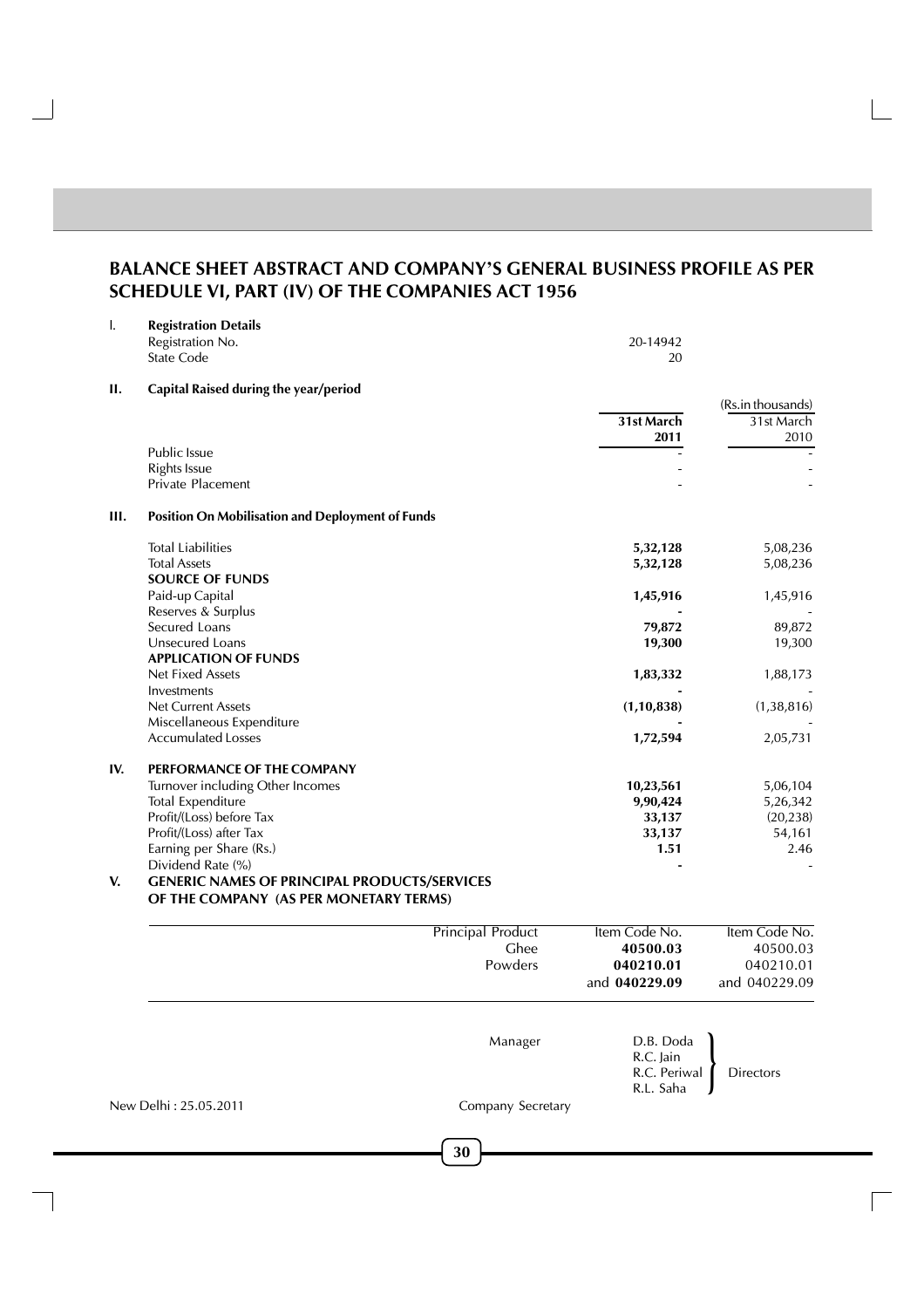|                                                                                                                                                                                                                                      | <b>ADMISSION SLIP</b>        |             |                                                          |               |
|--------------------------------------------------------------------------------------------------------------------------------------------------------------------------------------------------------------------------------------|------------------------------|-------------|----------------------------------------------------------|---------------|
| Folio No.                                                                                                                                                                                                                            |                              | DP ID#      |                                                          |               |
| No. of Shares held                                                                                                                                                                                                                   |                              | Client ID # |                                                          |               |
| I hereby record my presence at the 18th Annual General Meeting of the Company being held at Gajraula-Hasanpur<br>Road, Gajraula, Distt. Jyotiba Phule Nagar, (U.P.) on Monday, the 5th September, 2011 at 12.00 Noon.                |                              |             |                                                          |               |
| Name of the Member<br>(in block letters)                                                                                                                                                                                             |                              |             |                                                          |               |
| Name of the Proxy-holder/ Authorised<br>representative* (in block letters)                                                                                                                                                           |                              |             |                                                          |               |
| * Strike out whichever is not applicable.<br># Applicable for investors holding shares in dematerialised form.                                                                                                                       |                              |             |                                                          |               |
|                                                                                                                                                                                                                                      |                              |             | Signature of the Member/Proxy/Authorised representative* |               |
| 1. A Member/Proxy/Authorised representative wishing to attend the meeting must complete this Admission Slip<br>Notes:<br>before coming to Meeting and hand it over at the entrance.                                                  |                              |             |                                                          |               |
| 2. If you intend to appoint a proxy, please complete, stamp, sign and deposit the Proxy Form given below at the<br>Company's Registered Office at least 48 hours before the time fixed for the Meeting.                              |                              |             |                                                          |               |
|                                                                                                                                                                                                                                      |                              |             |                                                          |               |
|                                                                                                                                                                                                                                      |                              |             |                                                          |               |
|                                                                                                                                                                                                                                      | <b>UMANG DAIRIES LIMITED</b> |             |                                                          |               |
| Registered Office : Gajraula-Hasanpur Road, Gajraula, Dist. Jyotiba Phule Nagar (U.P.)                                                                                                                                               | <b>PROXY FORM</b>            |             |                                                          |               |
| Folio No.                                                                                                                                                                                                                            |                              | DP ID#      |                                                          |               |
| No. of Shares held                                                                                                                                                                                                                   |                              | Client ID # |                                                          |               |
|                                                                                                                                                                                                                                      |                              |             |                                                          |               |
|                                                                                                                                                                                                                                      |                              |             |                                                          |               |
|                                                                                                                                                                                                                                      |                              |             |                                                          |               |
|                                                                                                                                                                                                                                      |                              |             |                                                          |               |
|                                                                                                                                                                                                                                      |                              |             |                                                          |               |
|                                                                                                                                                                                                                                      |                              |             |                                                          |               |
| as my/our proxy in my/our absence to attend and vote for me/us and on my/our behalf at the 18th Annual General<br>Meeting of the Company to be held on Monday, the 5th September 2011 at 12.00 Noon. and at any adjournment thereof. |                              |             |                                                          |               |
|                                                                                                                                                                                                                                      |                              |             |                                                          | Affix<br>Re.1 |

 $\overline{\phantom{0}}$ 

 $\mathbb{R}$ 

 $\overline{\phantom{a}}$